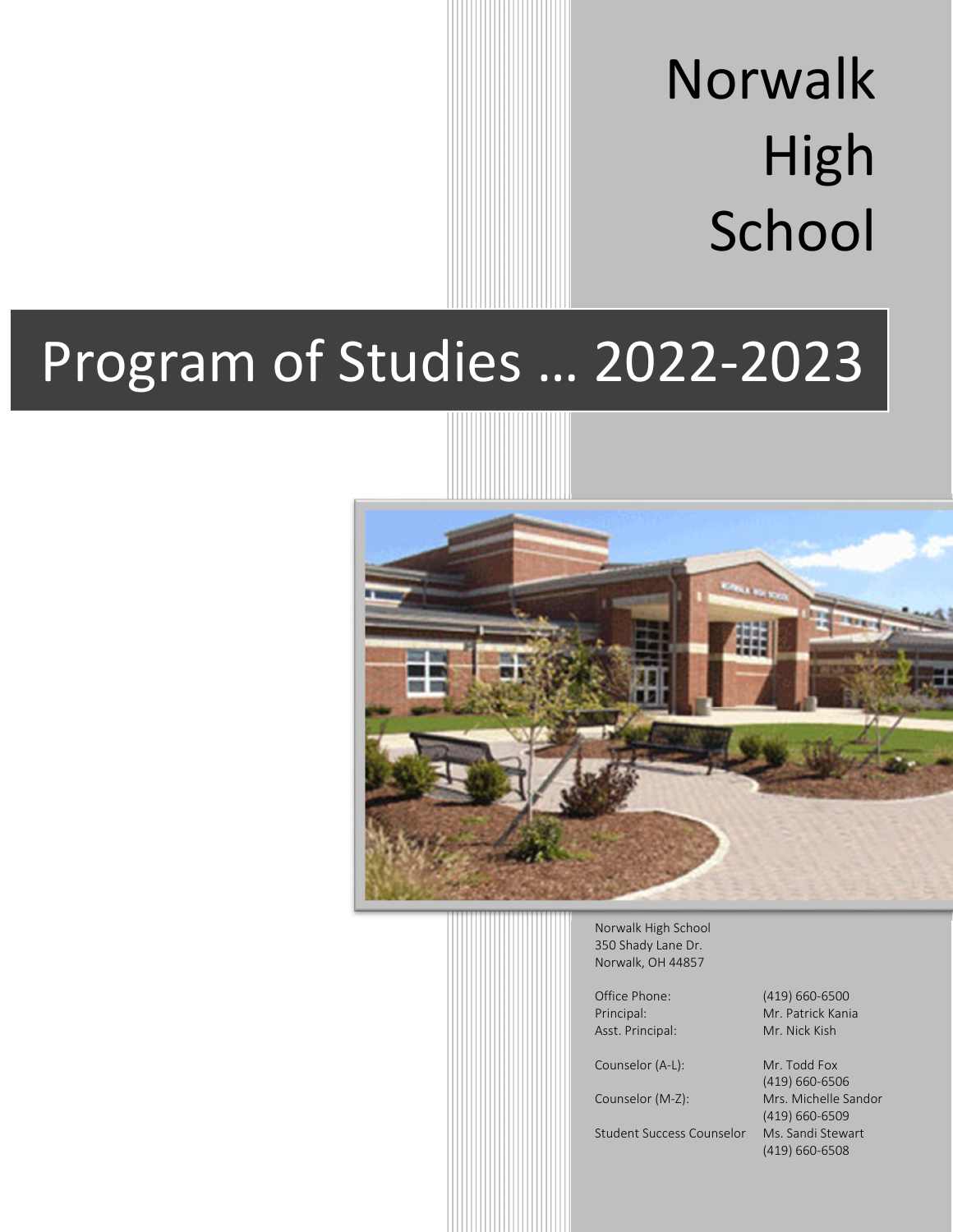# **TABLE OF CONTENTS**

| <b>CURRICULUM AREAS</b> |  |
|-------------------------|--|
|                         |  |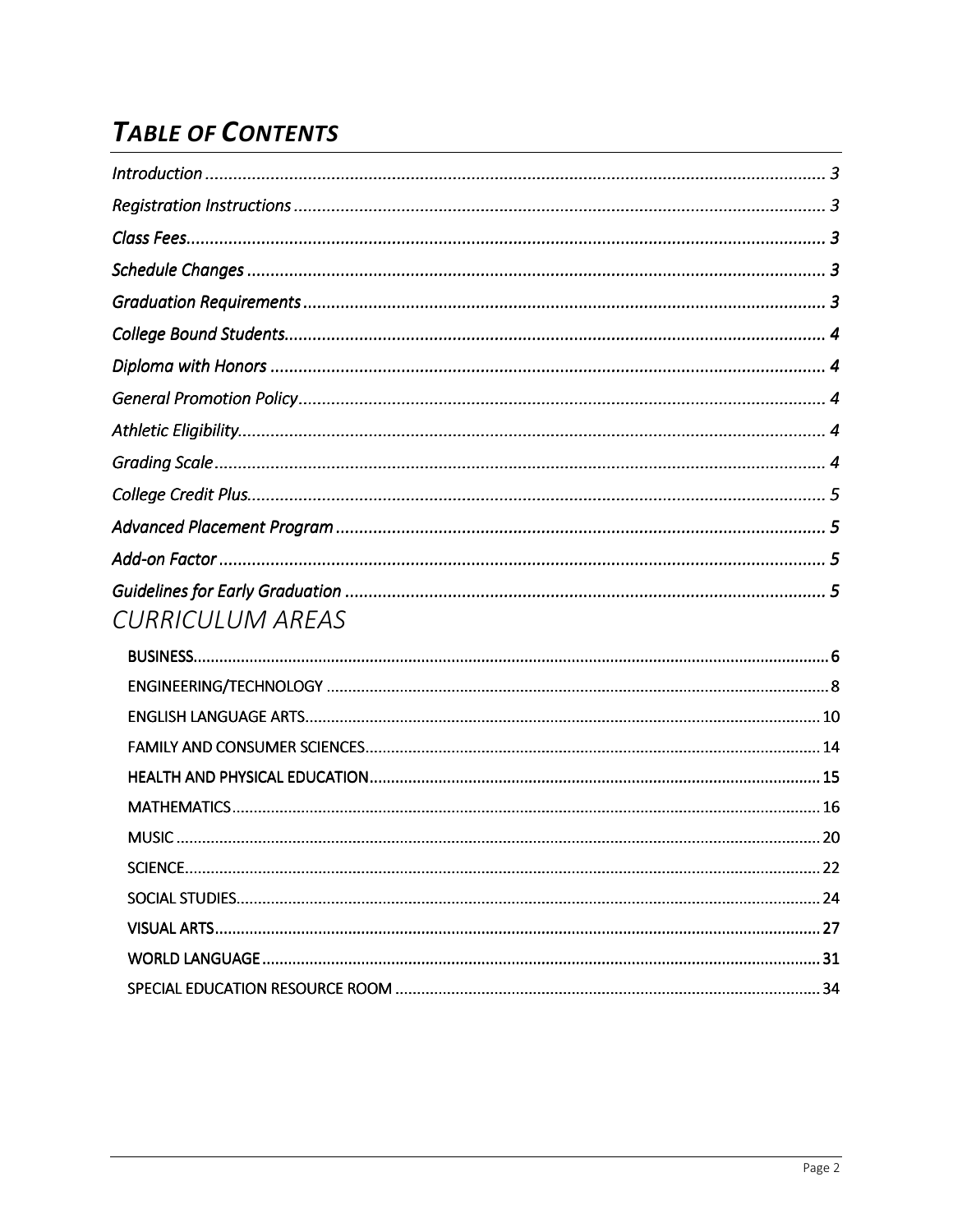# INTRODUCTION

The Program of Studies is provided as a tool for students and parents to assist them in planning a course of study that best meets each student's needs. This document contains a description of all courses offered at Norwalk High School. It also provides answers for many of the common questions students and families have regarding scheduling.

Some important concerns for students and their families to consider when designing a course of study include:

- Does the course of study meet all local and state requirements to advance to the next grade level and to prepare for graduation?
- Is the course of study challenging enough to prepare the student for his/her individual goals?
- Will a college entrance board look favorably upon this course of study?
- Will the student have adequate credits to participate on an athletic team?
- Will the student be prepared to obtain gainful employment?

Norwalk High School uses registration information to determine course offerings, teacher assignments, and the master schedule.

# REGISTRATION INSTRUCTIONS

Each student will meet individually with his/her school counselor to select the courses necessary to meet the student's educational goals. During registration, the following guidelines will be observed:

- Each student is required to register for a minimum of six courses each semester.
- Prerequisites will be strictly followed.
- Each student will be required to choose at least two alternate electives. The student may be scheduled for these alternate courses if conflicts exist that prevent enrollment in his/her firstchoice selections.
- Parent/guardian signatures are required on all registration forms.

# CLASS FEES

All class fees will be assessed to each student per the adopted Norwalk City School Board of Education fee schedule.

# SCHEDULE CHANGES

Students are urged to take the course registration process very seriously. A student's schedule will be created based on the courses chosen during the registration process. Schedule changes will only be made due to scheduling conflicts and errors.

A student withdrawing from a course after the first interim report has been issued will receive the grade of "WF" (Withdraw-Fail) and will receive no credit for the course. Exceptions to this must have the building principal's approval.

# GRADUATION REQUIREMENTS

To graduate from Norwalk High School, a student must meet all requirements established by both the Norwalk Board of Education and the State of Ohio Department of Education.

Graduation requirements consist of three key components:

- 1. Course completion
- 2. Competency demonstration
- 3. Readiness Demonstration

#### Course Completion

\* Students that meet the Physical Education graduation requirement through a PE Waiver must complete 5 ½ elective credits to earn the minimum 22 credits required for graduation.

\*\* Elective units must include one or any combination of foreign language, fine arts, business, career-technical education, family and consumer sciences, technology, English language arts, math, science, or social studies that are otherwise not required.

Social Studies requirement must include:

 World History or Honors World History American History or AP U.S. History U.S. Government or AP American Government Senior Social Studies or AP Microeconomics

#### Competency Demonstration

Students will demonstrate competency in the foundational areas of English language arts and mathematics or through alternative demonstrations.

#### Readiness Demonstration

Students will demonstrate readiness for their post-high school paths by earning two seals, with at least one of the seals being a statedesigned seal.

Ohio Designed Seals – military enlistment, industry-recognized credentials, citizenship, Ohio Means Jobs Readiness, Biliteracy, college-readiness, science, honors diploma

Local Designed Seals – community service, student engagement, fine and performing arts

For additional information, please visit the following website: https://www.norwalktruckers.net/GraduationRequirements.aspx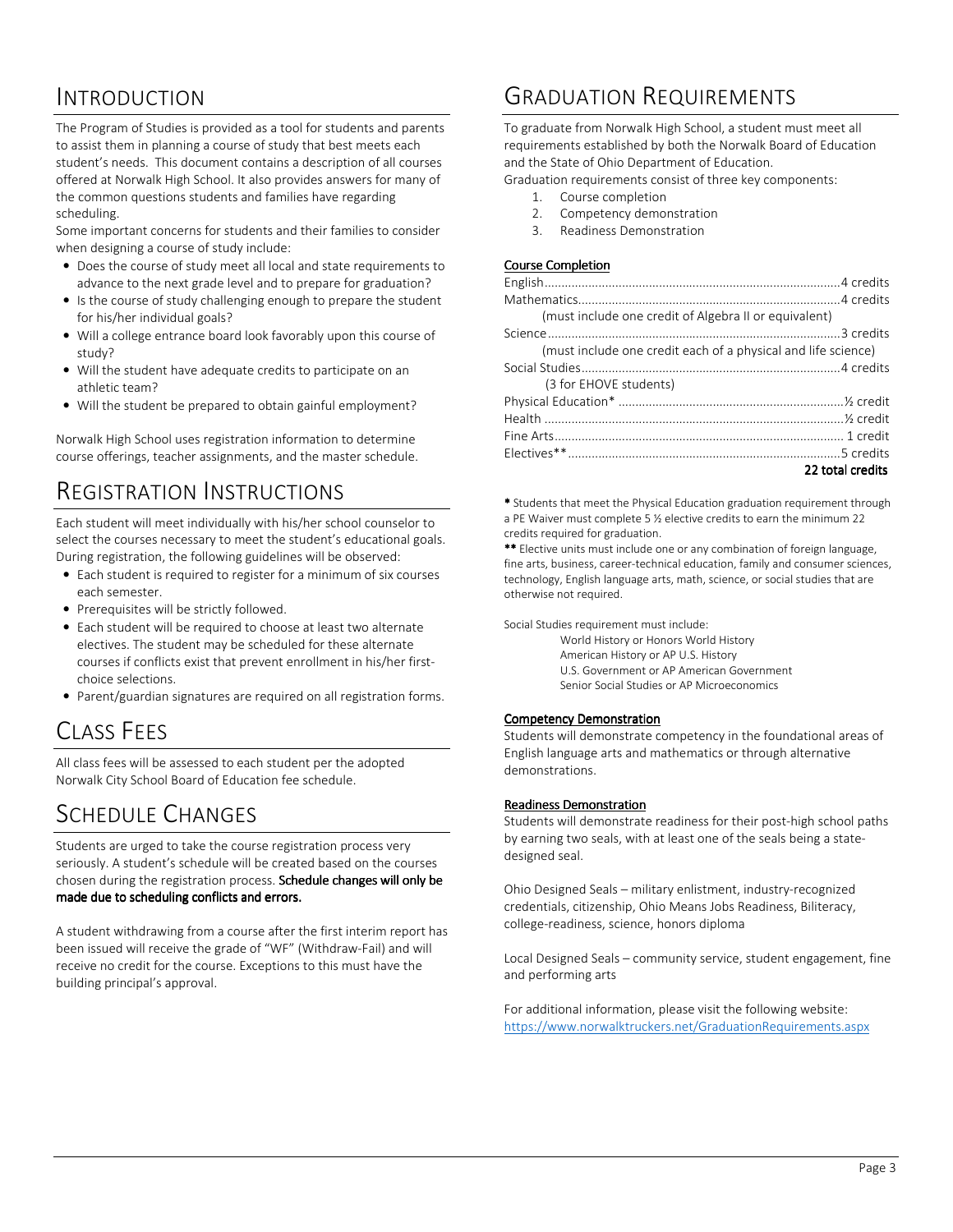# COLLEGE BOUND STUDENTS

Many state assisted Ohio colleges have instituted new entrance requirements for student acceptance. A student meeting these new requirements will have a significantly better chance of being accepted to the college of his or her choice without having to make up deficiencies in his or her preparation. While some of the requirements may vary from college to college, we urge students planning to enter college after high school to successfully complete at least the following requirements:

| (three credits highly recommended) |  |
|------------------------------------|--|
|                                    |  |
|                                    |  |

# DIPLOMA WITH HONORS

Students may earn a Diploma with Honors by meeting all but one of the following criteria:

- Earn four units of mathematics including at least Algebra I, Algebra II, Geometry, and another higher-level course
- Earn four units of science including two advanced sciences
- Earn four units of social studies
- Earn three units of one foreign language, including at least two units in each language studied
- Earn one unit of fine arts
- Maintain an overall high school grade point average of at least 3.5 on an unweighted, four-point scale through seven semesters
- Obtain a composite score of 27 on the ACT or 1280 on the SAT

Students may earn a Career-Technical Diploma with Honors by meeting all but one of the following criteria:

- Earn four units of mathematics
- Earn four units of science including two advanced sciences
- Earn four units of social studies
- Earn two units of one world language
- Earn four units of Career-Technical elective
- Maintain an overall high school grade point average of at least 3.5 on an unweighted, four-point scale through seven semesters
- Obtain a composite score of 27 on the ACT, 1280 on the SAT, or 6 or higher on WorkKeys – Reading for Information AND Applied Mathematics
- Complete a field experience specific to the student's area of focus
- Develop a comprehensive portfolio of work based on the student's field experience
- Earn an industry-recognized credential or achieve proficiency benchmark for appropriate Ohio Career-Technical Competency Assessment or equivalent

# GENERAL PROMOTION POLICY

Promotion from year to year is based upon the number of credits earned and not upon the number of years spent in school. The following is policy at Norwalk High School:

| Class Status          | Credits Needed: |
|-----------------------|-----------------|
| To become a sophomore | ↳               |
| To become a junior    | 10              |
| To become a senior    | 15              |
| To graduate           | つつ              |

# ATHLETIC FLIGIBILITY

The Academic Eligibility Requirements established by the Ohio High School Athletic Association and the Norwalk Board of Education are required of all athletes to maintain their eligibility.

- Pass at least five credits (not including physical education courses) during the grading period prior to his/her participation with at least a 1.5 grade point average.
- Any participant receiving two or more failing grades on the weekly eligibility list is automatically ineligible Monday through Sunday of the following week.

# GRADING SCALE

| A+    | 100-97%   | 4.O |
|-------|-----------|-----|
|       |           |     |
| А     | 96.00-93% | 4.O |
| А-    | 92.99-90% | 4.0 |
| B+    | 89.99-87% | 3.0 |
| B     | 86.99-83% | 3.0 |
| B-    | 82.99-80% | 3.0 |
| $C+$  | 79.99-77% | 2.0 |
| C     | 76.99-73% | 2.0 |
| $C -$ | 72.99-70% | 2.0 |
| D+    | 69.99-67% | 1.0 |
| D     | 66.99-63% | 1.0 |
| D-    | 62.99-60% | 1.0 |
| F     | 59.99-0   | 0.O |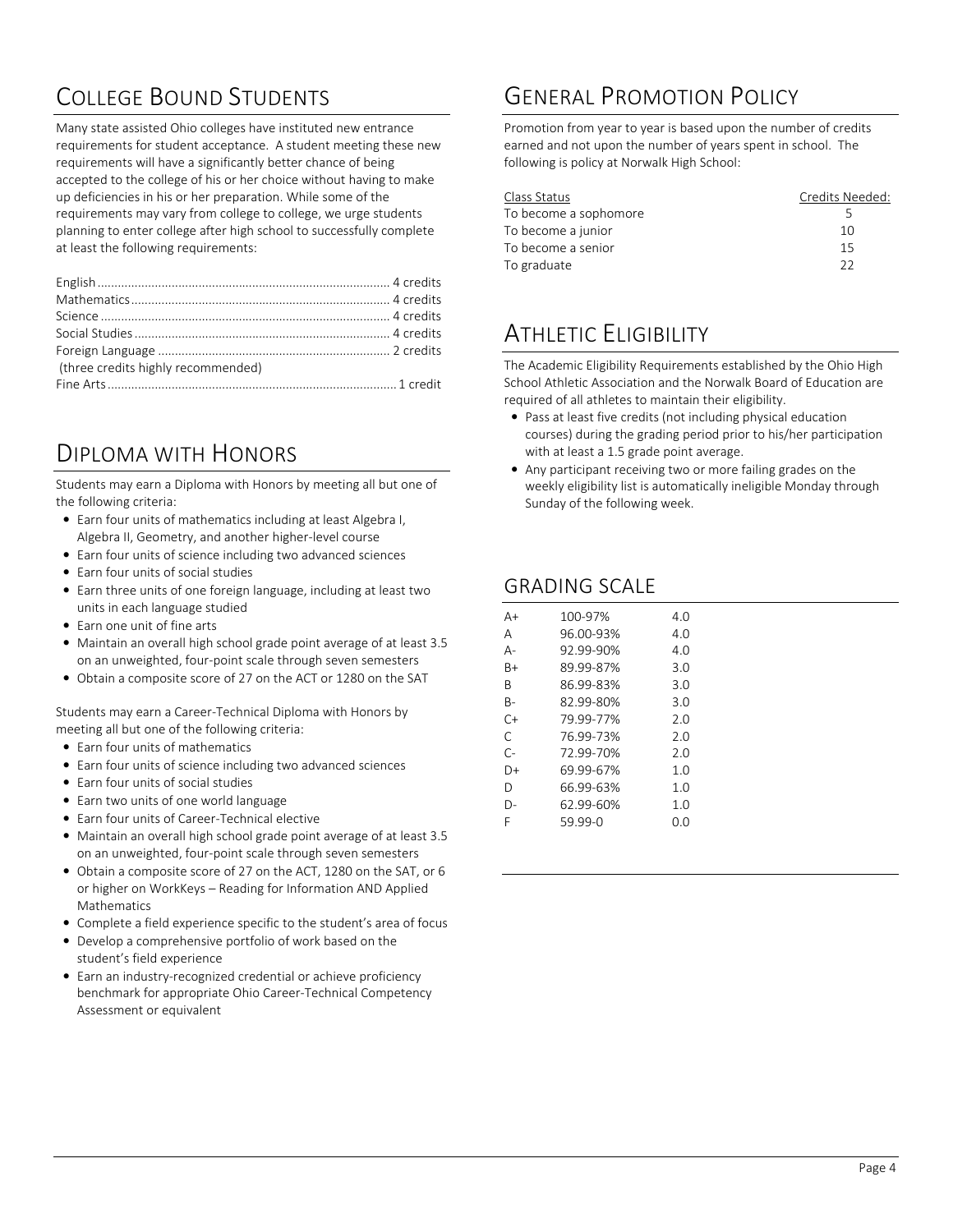# COLLEGE CREDIT PLUS

Students of the Norwalk City School District (Grades 7-12) will have the option of taking college courses for both high school and college credit. The cost of courses at public colleges will be paid for through the Norwalk City Schools' state foundation money. Parents/Students may be responsible for the cost of courses taken at private colleges.

#### Pre-approval of course selections by an administrator is required to be sure that graduation requirements are met.

Norwalk High School students will have the opportunity to enroll in the College Credit Plus program as long as they meet the requirements set forth by the participating colleges as well as the requirements set forth to comply with Norwalk High School's graduation requirements. No student may participate in the program without the written consent of parents and participation in counseling services offered in relation to this educational program. Parents must be notified no later than March 1st about this program. Parents, in turn, must notify the school no later than March 30th if they intend to have their child participate in this program.

#### Possible 15 credit hour pathway

WRIT 1110 (3) – BGSU\* WRIT 1120 (3) – BGSU\* PHYS 2010 (5) – BGSU\* MATH 1110 (4) – North Central\*

#### Possible 30 credit hour pathway

MUCT 1010 (3) – BGSU\* WRIT 1110 (3) – BGSU\* WRIT 1120 (3) – BGSU\* PHYS 2010 (5) – BGSU\* MATH 1110 (4) – North Central\* MATH 1130 (4) – North Central\* MATH 1150 (5) – North Central\* STAT 1010 (3) – North Central\*

\*Course taught at Norwalk High School by NHS faculty

# ADVANCED PLACEMENT PROGRAM

The Advanced Placement Program is a cooperative educational endeavor to give students the opportunity to take college level studies while still enrolled in high school. Students enrolled in courses designated as Advanced Placement (AP) will be expected to do college level work as well as take the Advanced Placement examination in May. (The fee for this examination is currently \$94.00). Colleges have the option to award college credits to the students based upon their performance on the May examination.

Each of the designated Advanced Placement courses has prerequisites that must be met in order for the student to enroll in the course.

# ADD-ON FACTOR

Grades in the following courses are figured on a four (4) point scale with an add-on factor of 0.0125 per semester because of course difficulty:

| English I – Honors<br>English II - Honors<br>English III - Honors | Geometry - Honors<br>Algebra II - Honors<br>AP Calculus BC |
|-------------------------------------------------------------------|------------------------------------------------------------|
| AP English Lit & Comp                                             | Spanish IV                                                 |
| World History - Honors                                            | Spanish V                                                  |
| AP U.S. History                                                   | French IV                                                  |
| AP American Government                                            | French V                                                   |
| <b>AP Microeconomics</b>                                          |                                                            |
| Physics                                                           | CCP courses offered                                        |
| AP Biology                                                        | in English, Math,                                          |
| AP Chemistry                                                      | Science, Social                                            |
|                                                                   | Studies, World                                             |
| AP Computer Science A                                             | Languages and                                              |
|                                                                   | Computer Science                                           |

# GUIDELINES FOR EARLY GRADUATION

It is sometimes desirable for a student to complete his/her high school education in less than the conventional four years. Graduation in three years is not encouraged and is viewed as the exception to the rule, granted only in very unusual circumstances. A student who wishes to graduate in three years needs to be aware of the following guidelines:

- 1. The student's parent or guardian must request permission for the student to graduate early (that is, at the end of the third year of high school) by April 1st of the year before graduation. This request should take the form of a letter to the high school principal and should include the reasons that early graduation is desired.
- 2. After the high school principal has approved this request, the student and his/her family will consult with school officials concerning the scheduling of classes that will meet all graduation requirements.
- 3. All graduation requirements must be met.
- 4. Early graduates relinquish all rights and privileges to academic honors, local scholarships, and awards.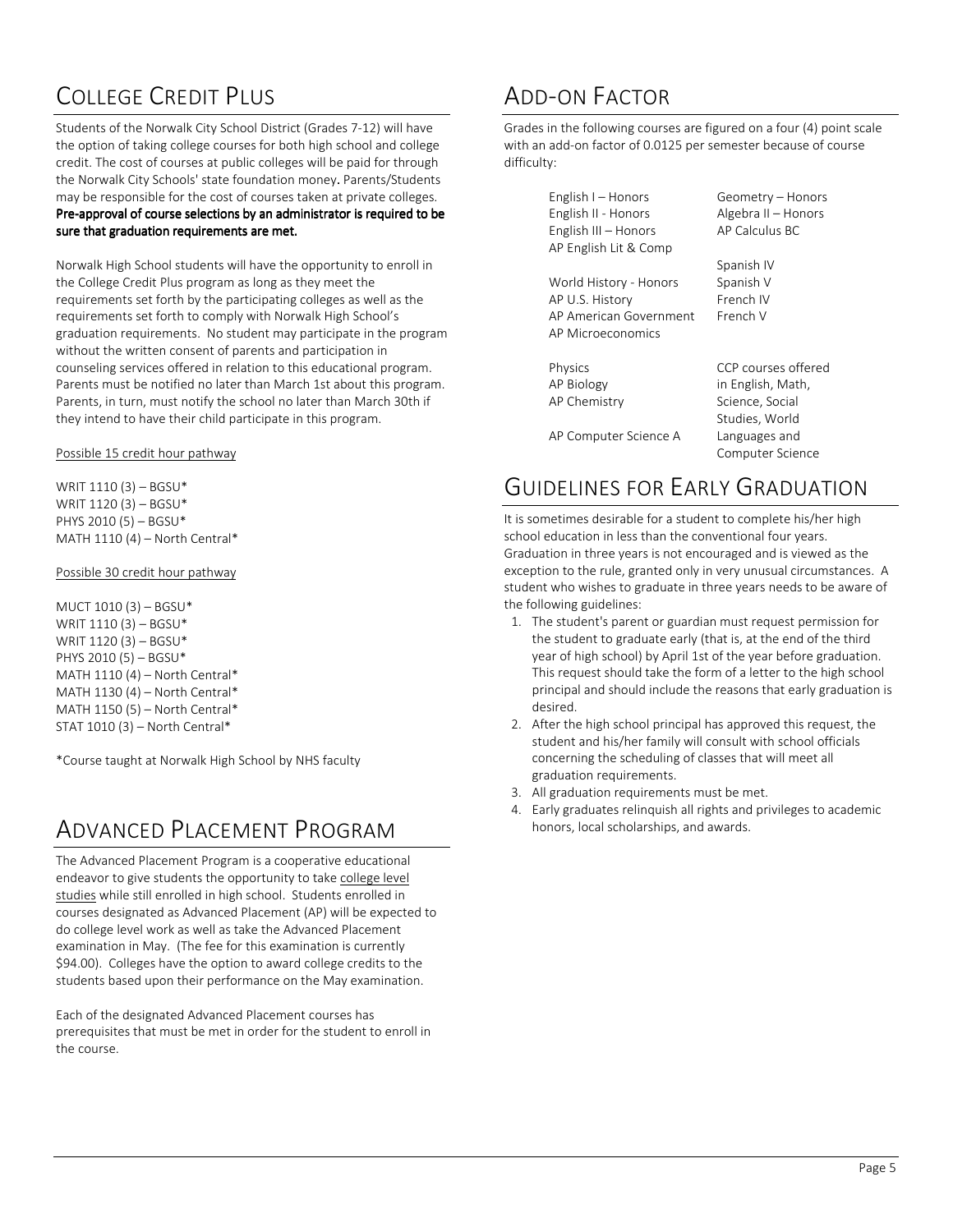# BUSINESS

### Accounting Accounting

½ credit Grade: 9, 10, 11, 12

Students will learn how to plan, record, analyze, and interpret financial information using basic accounting principles. Students will be able to define and journalize assets, liabilities, and owner's equity and prepare basic financial statements. Students will learn to account for a sole proprietorship and a partnership using double-entry accounting.

### Finance

½ credit Grade: 9, 10, 11, 12

Students will be guided through the process of developing a sound financial plan – from how to set goals and manage risks to how to earn, spend, save, invest, and give. Students will be challenged to employ strategies in various financial situations, such as weighing wants versus needs, identifying income and expenses, and planning for the unexpected. Students will be successful financial managers of their own lives, and it all starts by crafting an organized and complete plan. Topics include how to plan, earn, manage, save and spend, invest, and protect one's finances.

#### Intro to Business

½ credit Grade: 9, 10, 11, 12

Students will be led to an understanding of what a business is, how it operates, and why it is important to society. Students will learn how a business is organized and develop an understanding of basic economics and the effects companies have on local, national, and global economic environments. Topics include business and economics, leadership and management, marketing and selling, business financial management, personal financial management, and careers and employment.

#### **Marketing**

½ credit Grade: 9, 10, 11, 12

Students will be introduced to foundational marketing and business skills relevant to today's global economy. From performing a marketing analysis to understanding ongoing technology developments, students will analyze real-world campaigns and develop the tools necessary to maintain effective marketing operations in an evolving technological world. Students will be guided in developing elements of a marketing plan that builds to a cumulative portfolio project reflecting actionable, real-world processes.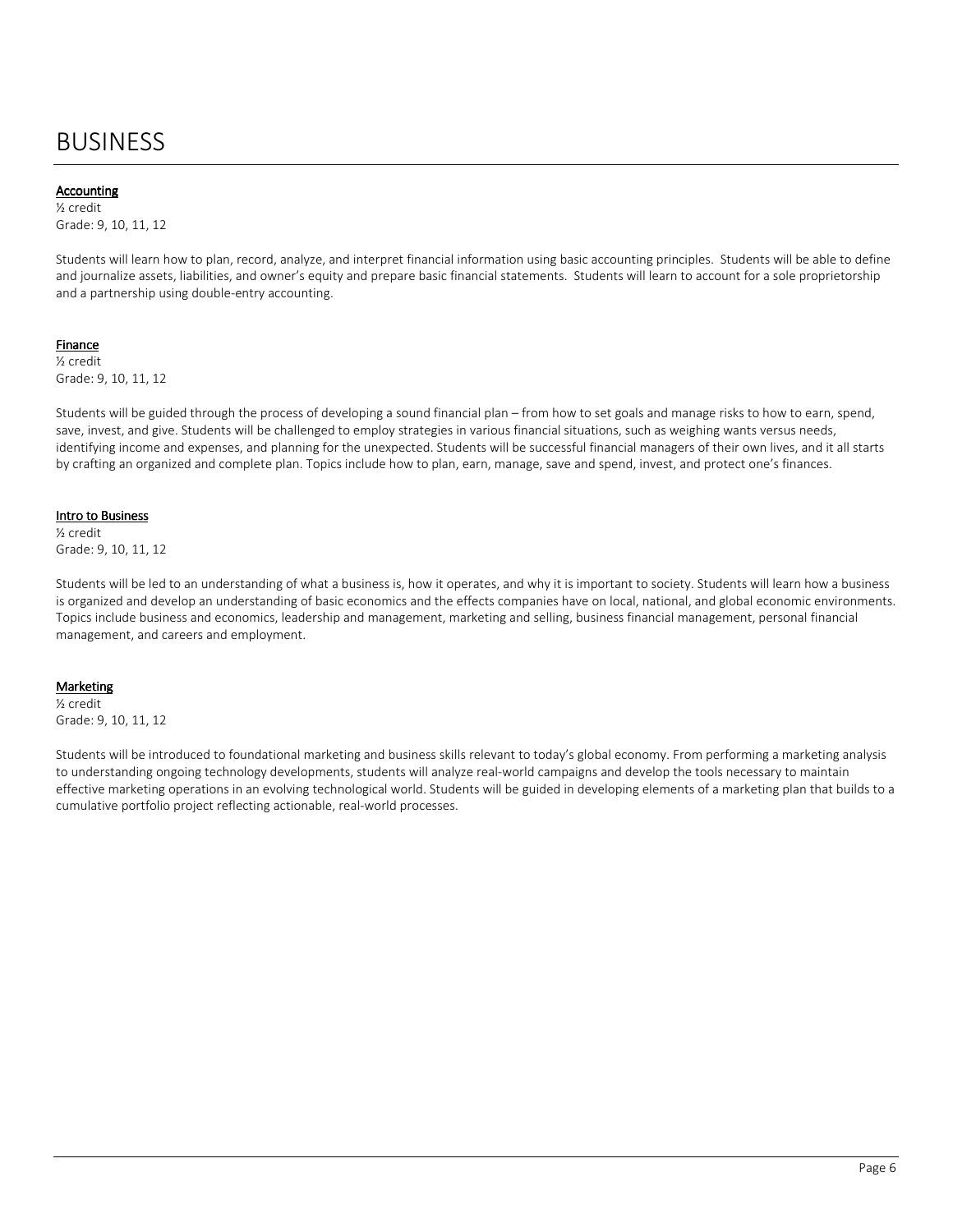#### **Business Media Applications**

½ credit Grade: 9,10,11,12

Students will be guided through the process of professional communication with an emphasis on digital business applications as they prepare professional documents and presentations. Students will be introduced to the basics of Google's productivity apps: Gmail, Docs, Sheets, Slides, Forms, Drawings, and Sites. Students will use application skills and tools to complete hands-on lessons that instantly engage them in today's interactive, visual world. Employing appropriate technology in varying communication contexts will assist students in communicating clear, concise messages with an established audience and purpose. Topics will include video production, photo editing, and web design.

### **Business Ownership**

½ credit Grade: 10, 11, 12 Prerequisites: Completion of at least two other business courses

Students will be led to an understanding of how to start, operate, and maintain a business, as well as why an entrepreneurial mindset is important to society. Students will learn how an entrepreneur structures a start-up, from sourcing funding to bringing a new product to market, and students will gain an understanding of the broader business environment. Students will be challenged to think like an entrepreneur as they consider financial, marketing, and structural components of a start-up to compile a business plan for an entrepreneurial venture. Topics include preparing, planning, leading, managing, marketing, and growing a start-up business venture.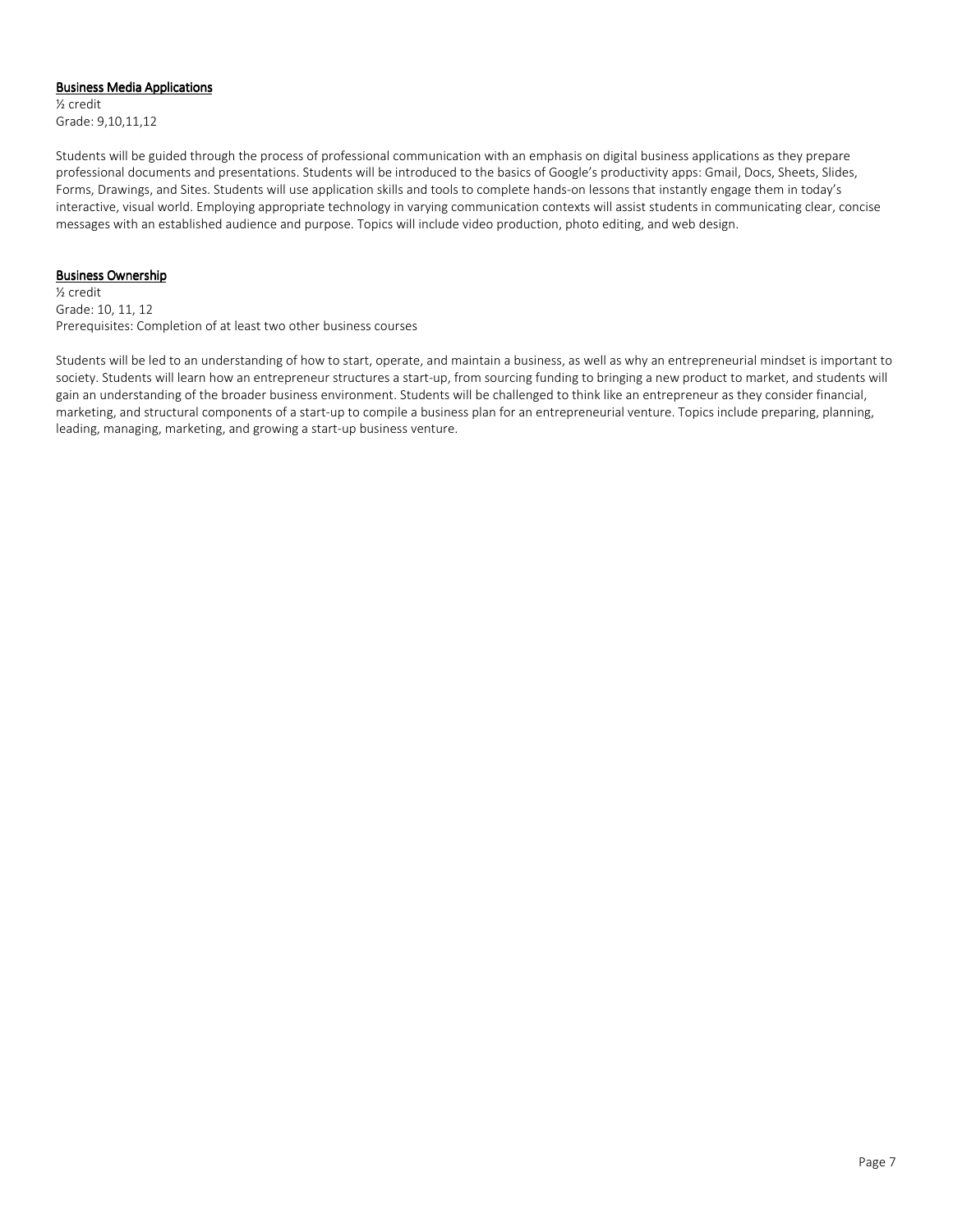# ENGINEERING/TECHNOLOGY

### Introduction to Engineering Design

½ credit per semester Grade 9, 10, 11, 12 Prerequisite: Algebra I or currently enrolled in Algebra I

Introduction to Engineering Design teaches problem-solving skills using a design development process. Models of product solutions are created, analyzed, and communicated using solid modeling computer design and software.

#### **Digital Electronics**

½ credit per semester Grade 9, 10, 11, 12 Prerequisite: Geometry or currently enrolled in Geometry

Digital Electronics is a course in applied logic that encompasses the application of electronic circuits and devices. Computer simulation software is used to design and test digital circuitry prior to the actual construction of circuits and devices.

#### **Computer Integrated Manufacturing**

½ credit per semester Grade 10, 11, 12 Prerequisite: Introduction to Engineering Design or Digital Electronics

Computer Integrated Manufacturing is a course that applies principles of robotics and automation. The course builds on computer solid modeling skills developed in Introduction to Engineering Design, and Design and Drawing for Production. Students use CNC equipment to produce actual models of their three-dimensional designs. Fundamental concepts and robotics used in automated manufacturing, and design analysis are included.

#### **Engineering Design and Development**

½ credit per semester Grade 12 Prerequisite: Computer Integrated Manufacturing

Engineering design and development is an engineering research course in which students work in teams to research, design and construct a solution to an open-ended engineering problem. Students apply principles developed in the four preceding courses and are guided by a community mentor. Students must present progress reports, submit a final written report and defend their solutions to a panel of outside reviewers at the end of the school year.

#### Makerspace

½ credit Grade: 9, 10, 11, 12

Makerspace focuses on developing and fostering a creative community of hands-on individuals and providing the tools they need to succeed in multiple problem-solving areas. Makerspace has equipment for Rapid Prototyping – 3D printing, laser cutting and engraving, electronics, programming, and more. NHS's Makerspace will provide hands-on, creative ways to encourage students to design, experiment, build and invent as they deeply engage in science, technology, engineering, and mathematics.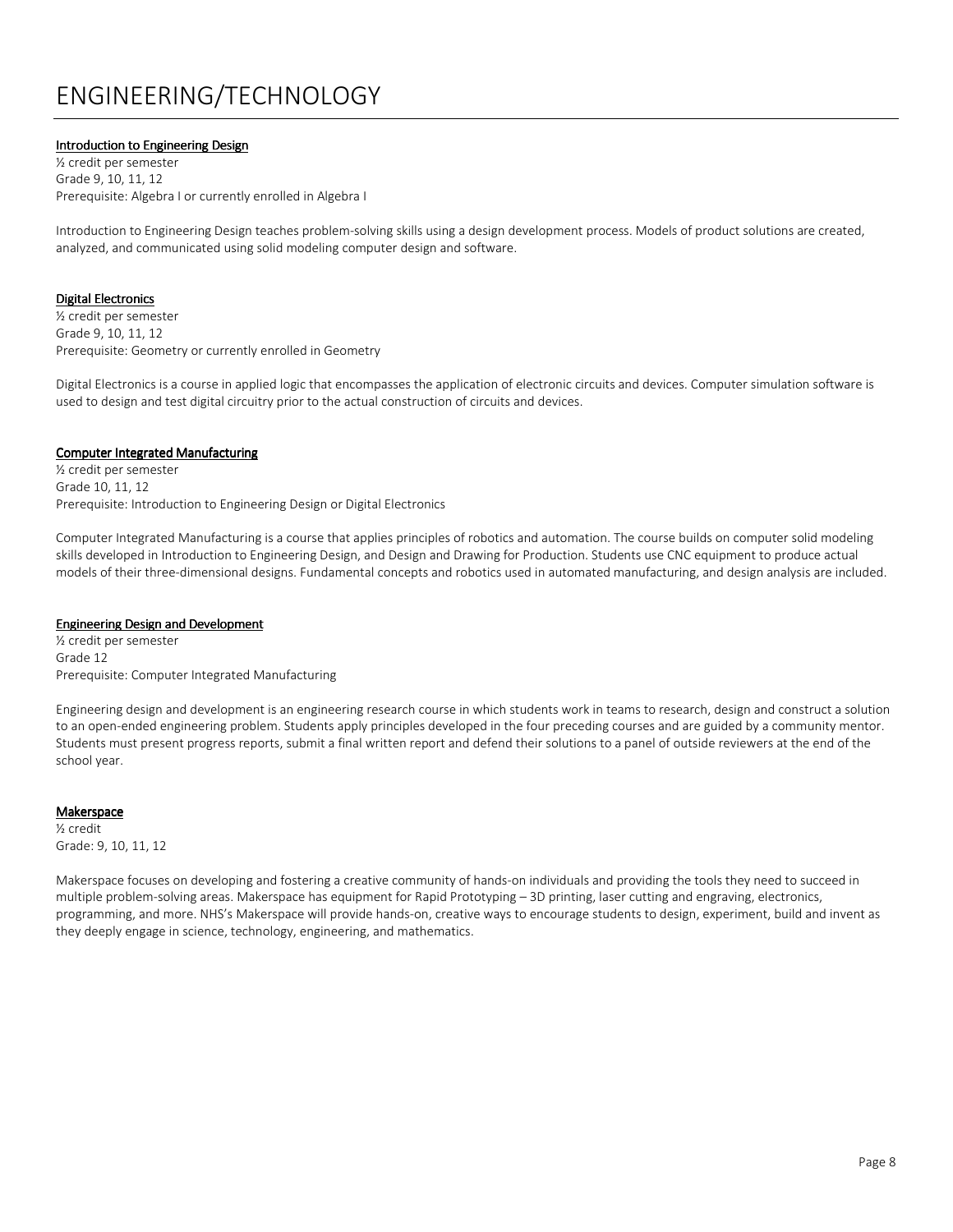#### Robotics I

½ credit Grade: 9, 10, 11, 12

This course focuses on mechanical concepts such as structural design, weight distribution, drivetrains, fastening, the relationship between speed and torque, and alternate methods of transferring motion such as linear slides and belts and pulleys. This curriculum familiarizes students with the foundational skills needed to understand how components come together and use different cases for creating motion. Mechanical Foundations uses the VEX V5 hardware and Vexcode blocks-based programming software.

#### Robotics II

½ credit Grade: 9, 10, 11, 12 Prerequisite: Successful completion of Robotics I

This course provides a structured sequence of programming activities in real-world project-based contexts. The projects are designed to get students thinking about the patterns and structure of not just robotics, but also programming and problem solving more generally. Computational Thinking using the VEX V5 hardware and VEXcode Pro programming software.

#### **Advanced Robotics**

½ credit Grade: 10, 11, 12 Prerequisite: Successful completion of Robotics I & II or 2 years of Robotics Club participation

Students will be presented with an engineering challenge; they will need to build a robot to play the VEX Robotics Competition game. Students will document the design of their robot while being presented with relevant STEM and Robotics principles. Students are required to compete in the VEX Robotics Competition Team.

#### Industrial Education I

½ credit Grade: 9, 10, 11, 12

Industrial Education I focuses on the basic processes in woodworking using hand and small power tools. The basic processes of woodworking include, but are not be limited to, planning, design, measuring, assembling and finishing of projects. Students may also complete design-build projects not associated with wood.

#### Industrial Education II

½ credit Grade 9, 10, 11, 12 Prerequisite: A "C" or higher in IE I and/or permission of the instructor

Industrial Education II focuses on the identification and safe use of woodworking machines and their use in project development. Students may also complete design-build projects not associated with wood.

#### Advanced Woodworking

½ credit Grade 10, 11, 12 Prerequisite: A "C" or higher in IE II and/or permission of the instructor

The class focuses on a continuation and emphasis of woodworking tools and machines in the area of furniture construction. Students may also complete design-build projects not associated with wood. This class may be repeated for credit.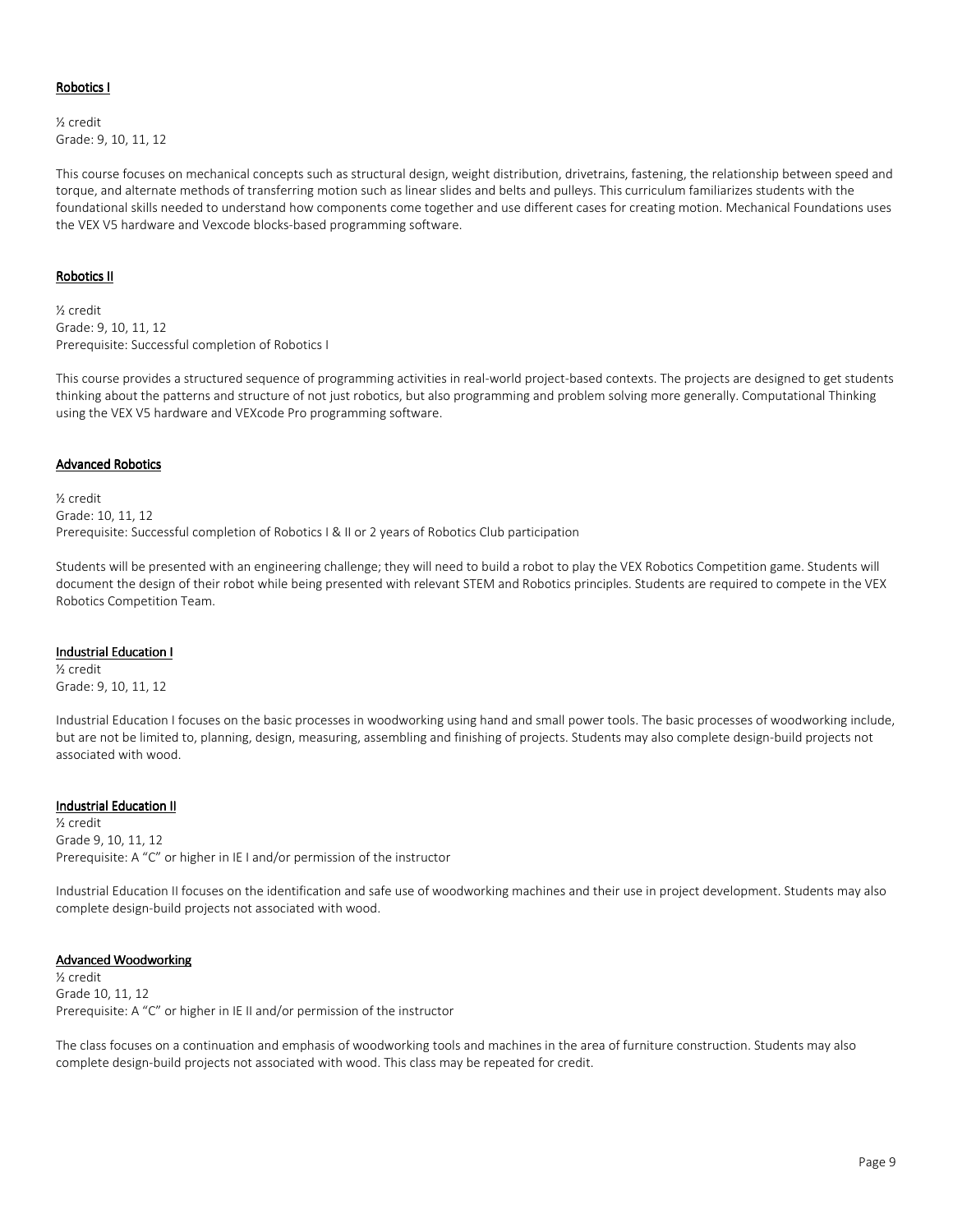# ENGLISH LANGUAGE ARTS

#### English I

½ credit per semester Grade: 9

In this course students read and respond to a variety of literature including short stories, novels, poetry, drama, and nonfiction articles and selections. Writing instruction will focus on expository, multi-paragraph essays responding to a prompt with appropriate tone and word choice. Students will complete research assignments of various lengths over a variety of topics in order to synthesize and analyze material. Students use MLA citation to document sources and provide evidence from the text in their work. Text annotation and media skills are used throughout the course.

#### English I - Honors

½ credit per semester Grade: 9 Prerequisite: 8<sup>th</sup> Grade English grade, teacher recommendation, NHS staff created English test and essay scored by high school teachers

This course is recommended for college-bound students with a love of literature and a desire to succeed. It is the first in a series of courses designed to foster literary analysis and critical and creative thinking skills. The writing emphasis will be on multi-paragraph expository essays. Students will complete research assignments, annotate poems, and respond and reflect on literary selections from a variety of genres. Students will use MLA citation to document sources and provide evidence from the text in their work. Text annotation and media skills are used throughout the course.

#### English II

½ credit per semester Grade: 10 Prerequisite: Successful completion of English I

The content of this course will include a wide variety of fiction and nonfiction from around the world. For both semesters, students will also prepare for the Ohio State Tests and will write all types of essays (persuasive, descriptive, expository). Students will also participate in a variety of public speaking activities. The first semester will focus on short stories and basic literary terms. During the second semester, students will complete a project requiring both a research paper and oral presentation. Emphasis for second semester will be over novels, poetry, drama, and application of literary terms. Grammar and vocabulary development will be stressed throughout the year.

#### English II - Honors

½ credit per semester Grade: 10 Prerequisite: Successful completion of English I - Honors or permission of the instructor

This course is a continuation of Honors English I. Students will explore a variety of genres from authors around the world. Students will be expected to do independent research and analysis of readings, as well as write a variety of essays demonstrating their ability to organize thoughts and think critically.

#### **English III**

½ credit per semester Grade: 11 Prerequisite: Successful completion of English II

With a solid foundation in multi-paragraph writing, reading fiction and nonfiction, students will continue to increase their confidence and skill level in writing, reading, and communication. This course will focus on reading a wide variety of American novels, short stories, and drama, as well as informational and nonfiction texts in the form of current news articles. There will be an emphasis on a review of grammar, critical reading and writing skills. Students will also complete an extensive research assignment. This course will cover Ohio's Learning Standards in English Language Arts, while also focusing on ACT prep.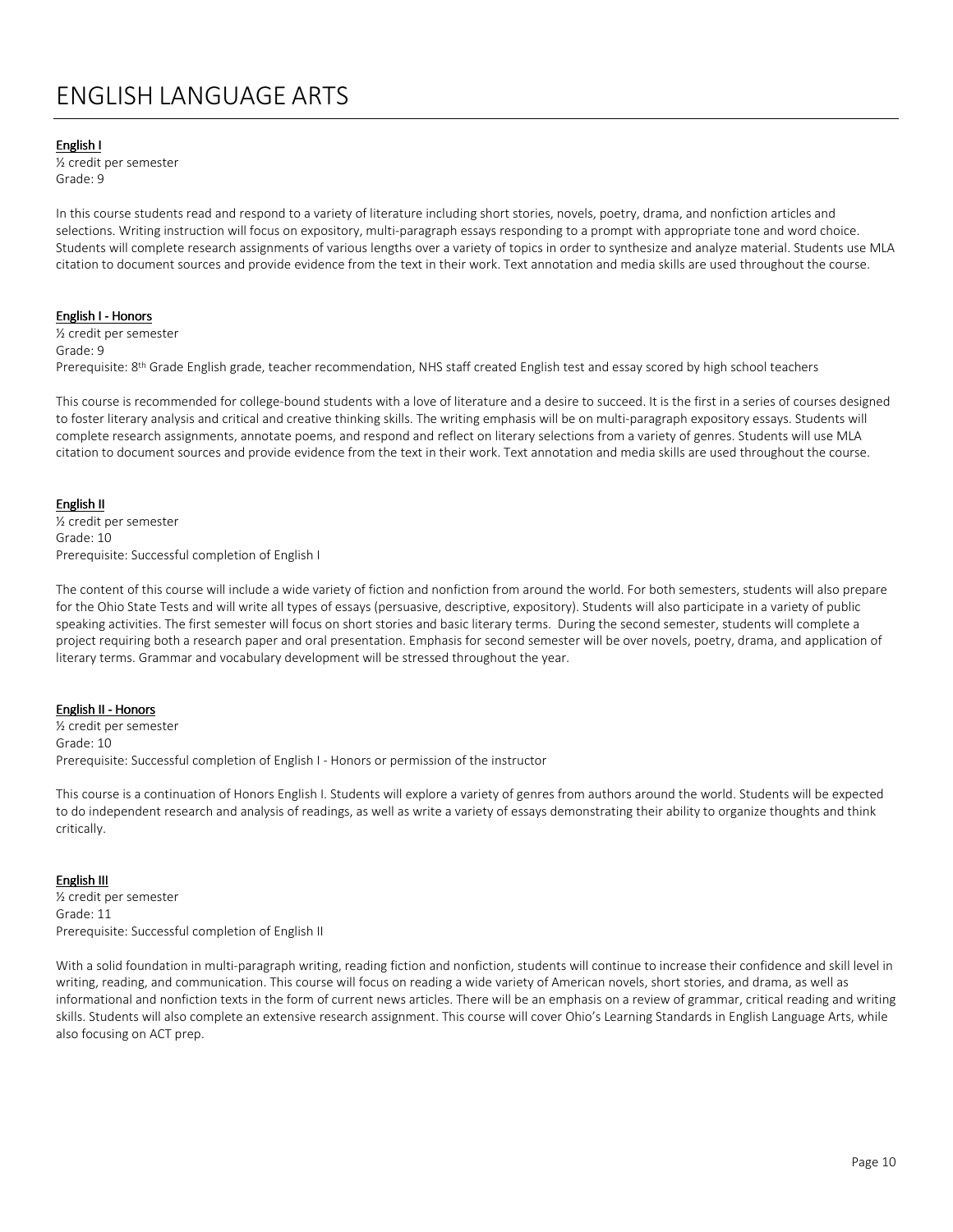#### English III - Honors

½ credit per semester Grade: 11 Prerequisite: Successful completion of English II - Honors or permission of the instructor

Motivated students considering college, or students who are desiring to sharpen their essay skills and looking for a more in-depth study of novels, poetry, and drama should consider the Honors course! Ultimately designed to prepare juniors for the rigors of AP, this honors course can elevate the skills of anyone who is up for the challenge. With a concentration in American literature, students in this course will be expected to complete various reading assignments from different genres and time periods. We look at novels through a critical eye and sharpen our essay-writing skills. Students will also complete a research project designed to model the type of essays written at the college level.

# Advanced Placement English Literature & Composition

½ credit per semester Grade: 12 Prerequisite: Minimum of three English credits and the permission of the instructor to enroll

Advanced Placement Literature and Composition is for any student a) interested in getting college credit (with a successful score on the AP exam in May), b) wanting a challenge c) who loves to study literature from classic to contemporary. This course focuses on novels, dramas, and plays from a wide variety of time periods and styles. Additional time is spent sharpening analytical and writing skills. Furthermore, we have several workshops in which we go over practice tests so that students are confident and prepared when they face the AP exam in the spring.

# The Modern Novel

½ credit Grade: 11, 12

This one-semester course is designed to take a closer look at modern literature through the 21<sup>st</sup> century. Through analysis and interpretation of modern literature, students will develop their critical reading and writing skills. The chosen literature and instructional practices will incorporate the integration of diversity awareness, including appreciation of all cultures. The interaction with various novels will allow students to engage in lessons about ideals about basic human experiences. The appropriate use of technology will also be incorporated into this course.

# **Creative Writing**

½ credit Grade: 11, 12

Creative Writing is designed for students to create original forms of descriptive writing, poetry, drama and fiction. This is a writing workshop class where students will be expected to seek and explore their own personal writing voices through daily practice and peer response. Vocabulary development, creative writing techniques, and skills are explored. Writing skills will be developed through pre-writing, editing, re-writing, and critiquing. Computers and word processing are used for composition. Writings are presented orally and in written form.

# Media Literacy

½ credit Grade: 11, 12

Media Literacy is an exploration of the ever-expanding world of media and its impact on both society as a whole and the individual. This course will strengthen your critical thinking skills by examining various forms of media to learn how to correctly interpret media messages, recognize the audience, and determine what response is expected. Units of study include: movies, film, and television; advertising and propaganda; how to use persuasive techniques while avoiding fallacies; identifying fake news; censorship and bias; the role of social media in our lives; and current issues as they relate to all forms of media.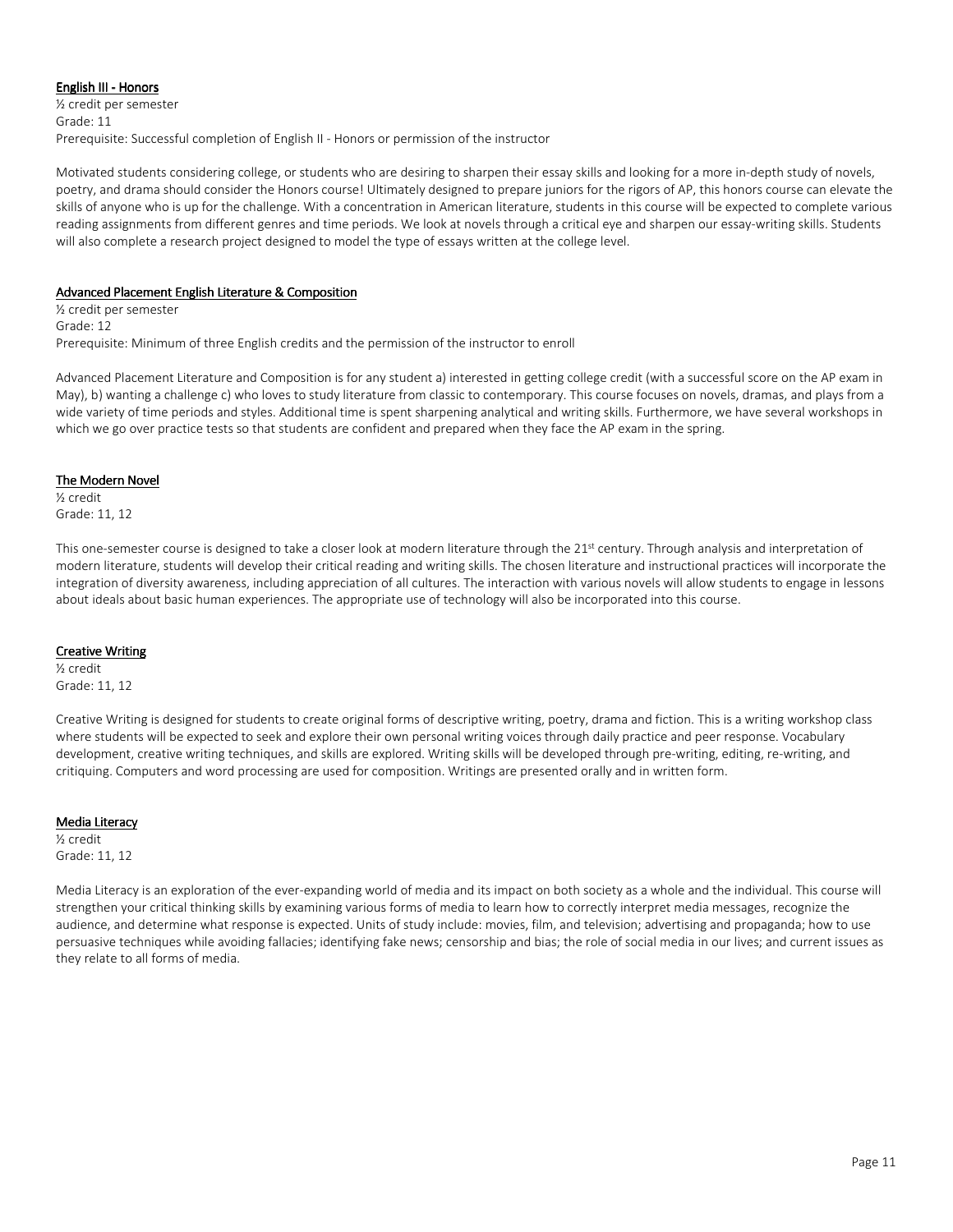#### Speech and Debate

½ credit Grade: 11, 12

This class is focused on the concepts of constructive, positive interpersonal communication on both individual and group levels. We will examine the criteria that make communication effective as well as the shortcomings and obstacles that we all experience on our quest to understand and be understood. There is a strong presentational element to the class as we put these concepts into practice with short, impromptu speeches as well as more involved presentations, including a debate unit during which you will learn the formal process of debate and how to research, organize, speak, listen, and rebut in a debate setting.

#### Crime in Literature

½ credit Grade: 11, 12

In recent years, there has been a growing fascination with studying crimes and the people who commit them. But, this is not a new fascination; authors have been writing stories about criminals and their crimes since the beginning of man. This class will encompass detective fiction, mysteries, suspense, and police procedurals. Together we will comb through classic and modern texts, analyze motives behind crimes, and utilize podcasts to address both past and current issues in the criminal justice system.

#### Literature in Film

½ credit Grade: 11, 12

Stories have entertained us, taught us, and brought us together for thousands of years. This class will examine some of the stories that have transcended time, genre, and media. Tales new and old that have been shared on written pages for generations are finding new fans and new interpretations as films. We will cover short stories, novels, graphic novels, and epic poems that have been popular on the page in the past and are now making names for themselves in the world of cinema. We will focus on literary and cinematic analysis, critique, comparison/contrast, themes, and lessons of meta-narrative throughout this course.

#### WRIT 1110 Seminar in Academic Writing

1 credit (NHS) 3 credit hours (BGSU Firelands) Grade: 9, 10, 11, 12 Prerequisite: Must complete required College Credit Plus paperwork and meet college's requirements

This workshop-based course explores diverse intellectual practices associated with effective writing, including analyzing and producing genres, investigating individual writing processes, and reflecting on one's learning with an eye toward transferring writing knowledge to new situations. Students explore and experience how writing works in worlds they inhabit by composing digital, visual, and narrative expository arguments.

#### WRIT 1120 Seminar in Research Writing

1 credit (NHS) 3 credit hours (BGSU Firelands) Grade: 9, 10, 11, 12 Prerequisite: Successful completion of WRIT 1110

By engaging a range of writing tasks, both informal and formal, students pursue person- and library-based research writing that has meaning to them personally. Students also continue to build confidence as readers, writers, and critical thinkers, adding their voices to ongoing conversations. Using a workshop approach, students practice strategies for representing, through reflective writing, their research and composing processes to a range of audiences.

#### Basic English Language

½ credit per semester Grade: 9, 10, 11, 12 Prerequisite: OELPA score of Emerging or Progressing

This course is offered to emerging bilingual students as their English class, regardless of grade level. Emphasis is on building basic conversational English skills as well as reading and writing development necessary to succeed in other classes.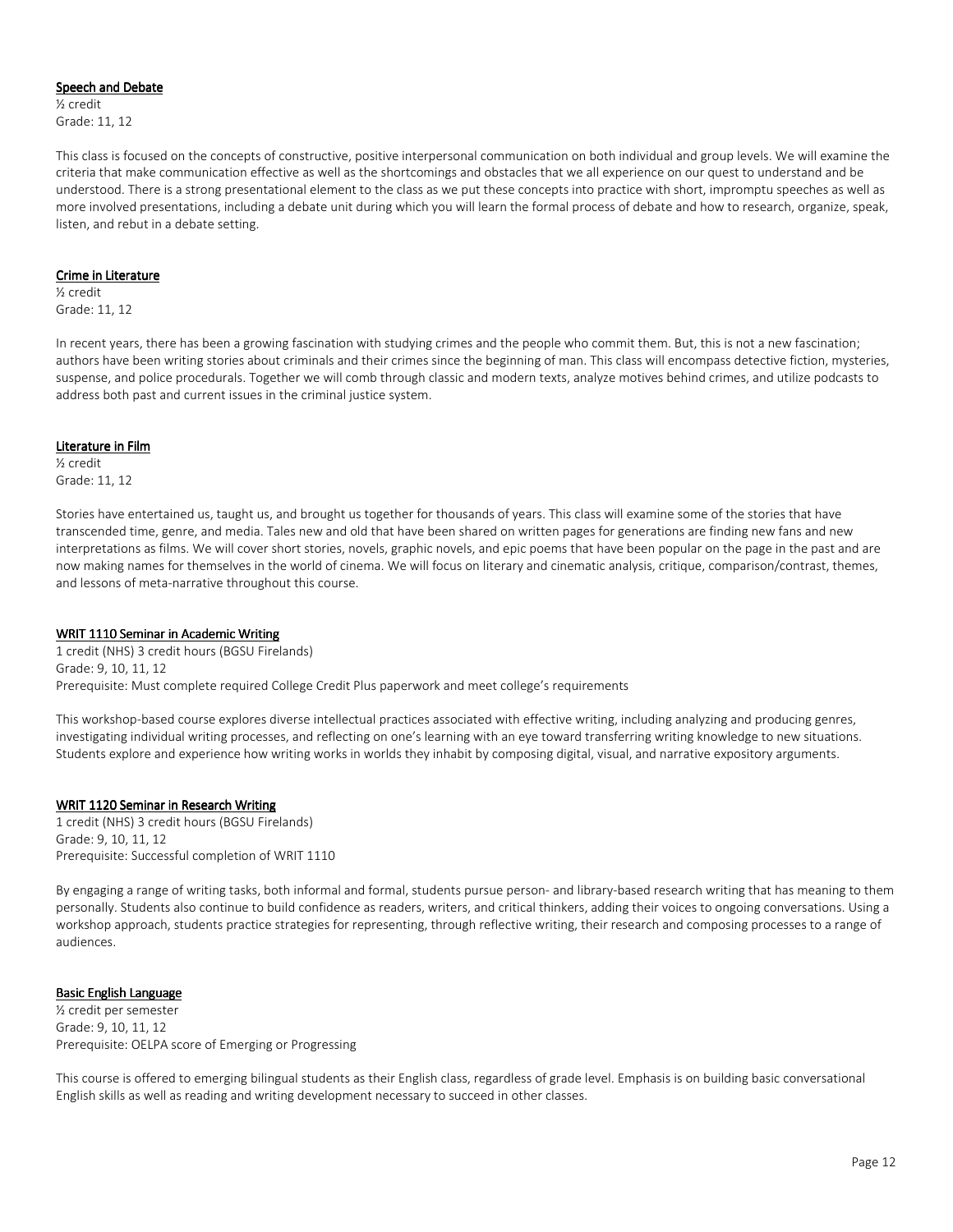### \*\*\* The following course is offered as elective credit and does not count as English credit for graduation requirements\*\*\*

#### **Broadcast Media**

½ credit per semester (elective) Grade: 10, 11, 12

Broadcast Media is a course designed to give students a full experience and understanding in production, direction, and delivering of content in the form of school announcements, a class news program, and class website. Students will learn how to operate recording and editing equipment, as well as learn and build on interview skills and writing skills appropriate for the course. Other components of the class will include creating and updating a class website, finding and reporting on both school and city-wide events, and actively participating in all course-related activities. This includes, but is not limited to, interviewing students and adults in the school and community, creating and delivering announcements and other content, listening to, reading and critiquing a variety of news media, culminating in developing and delivering a final project – podcast, news magazine, or news show. Students in this course should be willing to collaborate and/or work independently as dictated by the assignment.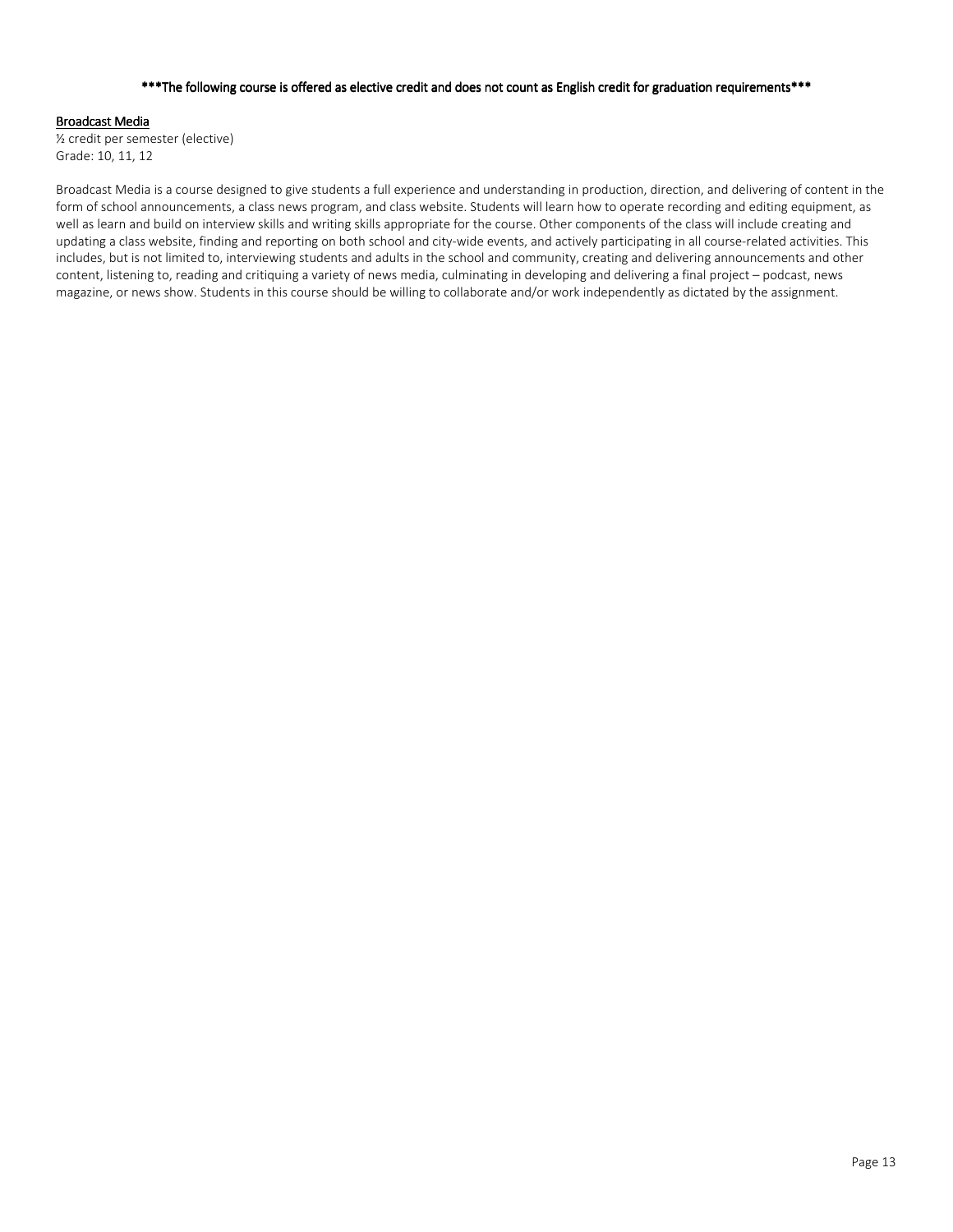# FAMILY AND CONSUMER SCIENCES

### **Nutrition and Wellness**

½ credit Grade: 9, 10, 11, 12

Like to eat, feel mentally balanced and be physically active? This is the course for you! Content will include food choices that promote wellness and information to help you understand how specific decisions affect your state of wellness throughout the various stages of life.

#### Independent Living

½ credit Grade: 9, 10, 11, 12

This course will help prepare you for the real world as you meet the demands of living on your own, college dorm or apartment living. Topics include financial responsibilities, meal preparation, laundry, comparison-shopping, clothing care and home maintenance.

#### Family Dynamics

½ credit Grade: 9, 10, 11, 12

Students will explore human development through the life span; building and maintaining healthy family relationships and stress management. The responsibilities and readiness for parenthood will be addressed while building positive parent-child relationships. Issues that impact the role of parenting in our society will be explored.

#### **Foods**

½ credit Grade: 10, 11, 12

If you love food, Foods is the class for you. You will learn about the amazing world of food and how it relates to you. This class provides the opportunity to learn about food origin, nutrition and, of course, preparation. Whether you are an expert in the kitchen or a true novice, you will learn skills in this class that will enrich your life.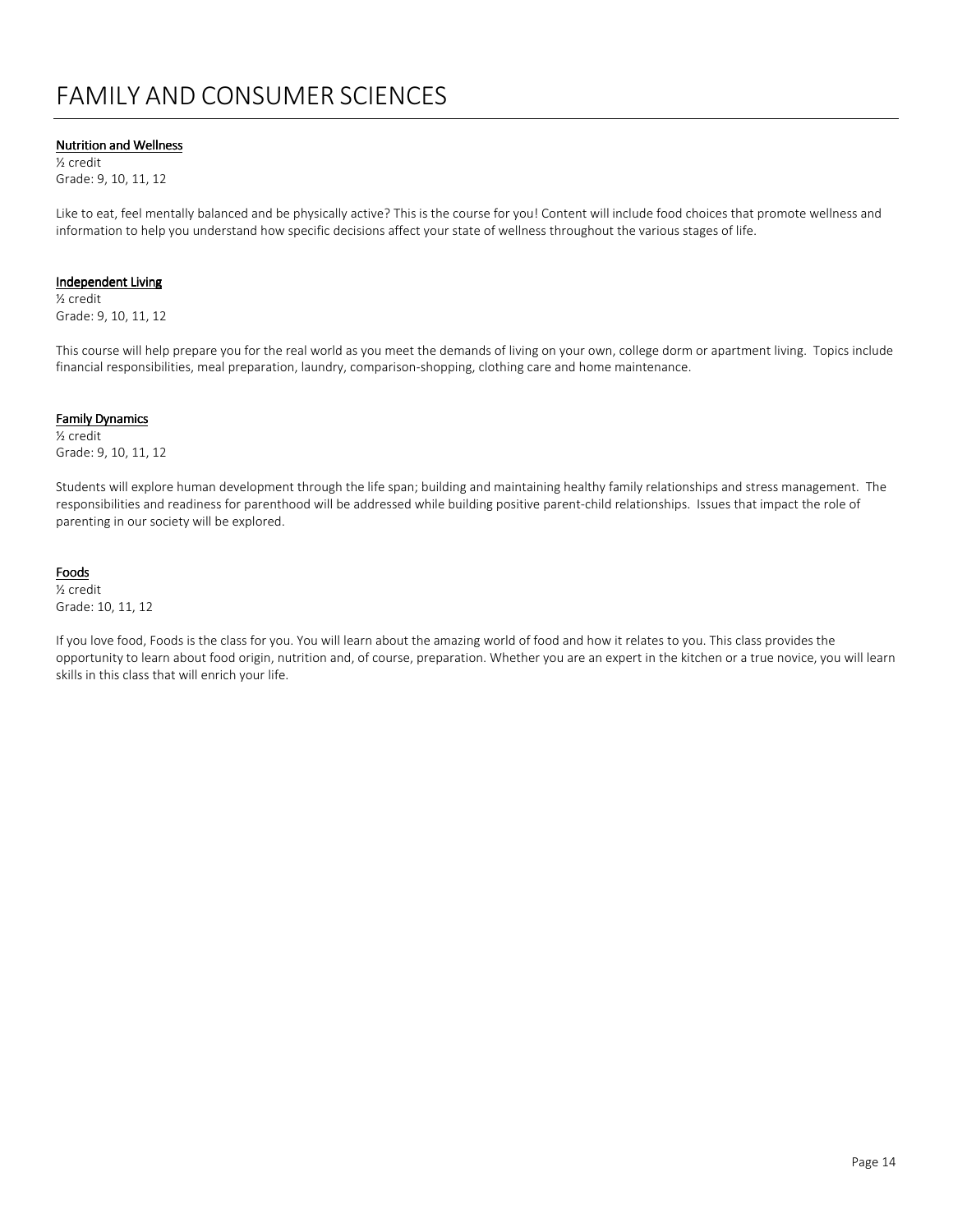# HEALTH AND PHYSICAL EDUCATION

#### Physical Education Graduation Requirement Waiver

A PE Waiver will allow students to meet the PE graduation requirement without taking PE courses during high school. To qualify for the waiver, a student must complete two seasons of a high school interscholastic sport, cheerleading, or marching band. Credit is not granted for a PE Waiver.

#### Health

½ credit

Grade: 10

A major goal of health education is to motivate students toward desirable attitudes for the maintenance of their own health and that of the family and community. This course is designed to acquaint the students with the various problems and alternatives associated with the following units: making healthy choices, sexually transmitted infections and AIDS, wellness, alcohol/tobacco/vaping, preventing drug abuse, human growth and development, mental health/mental health disorders, and suicide prevention.

#### **Physical Education**

¼ credit Grade: 9, 10, 11, 12

The program is designed to provide each student with an opportunity to develop skills and understanding in a variety of sports activities that will serve the student throughout life. The objectives are increased physical fitness movement. The course may offer the following activities: flag football, soccer, basketball, volleyball, gymnastics, track, softball, badminton, golf, and aerobic exercises, and other activities. Students have a required uniform that consists of a T-shirt, tennis shoes, socks and shorts/sweat pants.

Weightlifting (Alternative to PE)

¼ credit Grades: 9, 10, 11, 12

This class is designed to meet the needs of students who are interested in learning how the human body, from a functional standpoint, responds, adjusts, and adapts to exercise. This course will also provide each student with an opportunity to develop skills in various lifetime and leisure activities. The course objectives include strength and endurance improvement, an increase in motor skill performance, and the development of a desirable character that successfully adjusts in our society. The application of classroom material learned each week will be revisited in an ongoing strength and conditioning program held throughout the semester. Students have a required uniform that consists of a T-shirt, tennis shoes, socks, and shorts or sweat pants.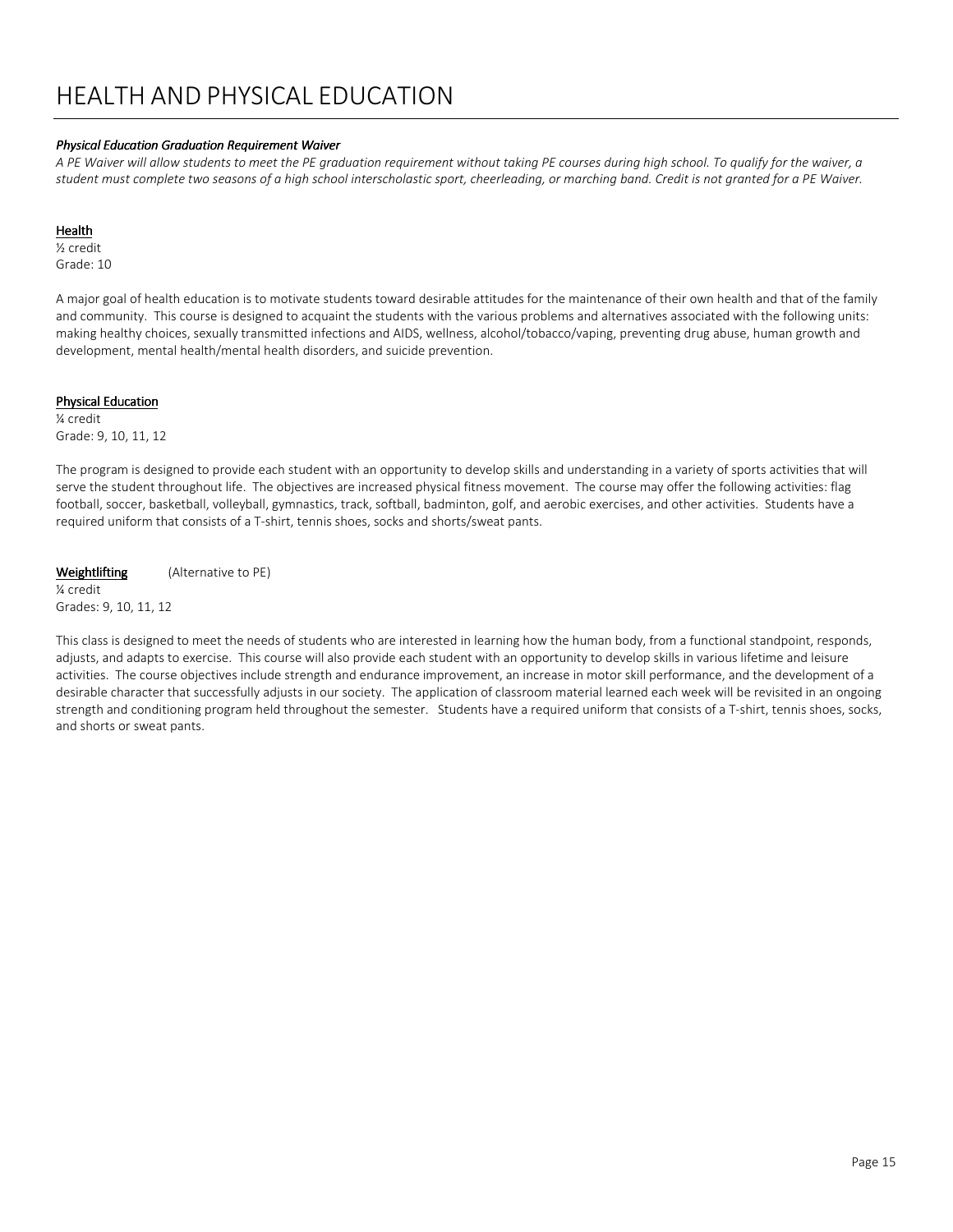# MATHEMATICS

#### Algebra I a/b

½ credit per semester Grade: 9

Algebra I a/b is a first course in modern algebra. The material in the course will cover the first two-thirds of Algebra I, which will allow the material to be presented at a more relaxed pace.

1<sup>st</sup> semester topics: real number system, solving equations, solving inequalities, and linear equations 2<sup>nd</sup> semester topics: linear functions, systems of equations, exponents, and exponential equations

#### Algebra I c/Algebra II a

½ credit per semester Grade: 10, 11 Prerequisite: Algebra I a/b

Algebra I c/Algebra II a covers topics in plane and solid geometry with emphasis on the application of geometric principles to a variety of problems.

1<sup>st</sup> semester topics: Exponents and Exponential Functions, Quadratic Expressions/Functions and Equations, Radical Functions and Geometry 2<sup>nd</sup> semester topics: Equations and Inequalities, Linear Relations and Functions, Systems of Equations

#### Algebra II b/c

½ credit per semester Grade: 11, 12 Prerequisite: Algebra I c/Algebra II a

Algebra II b/c is a third course in modern algebra. The material in the course will cover the last two-thirds of Algebra II. This course covers material at a pace that is suitable for those completing Algebra I c/Algebra II a.

1<sup>st</sup> semester topics: The Complex Number System, Seeing Structure in Expressions, Arithmetic with Polynomial and Rational Expressions, and Creating Equations

2<sup>nd</sup> semester topics: Trigonometric Functions, Interpreting Data, Justifying Conclusions, and Using Probability to Make Decisions

#### Algebra I

½ credit per semester Grade: 9, 10 Prerequisite: 8th grade Pre-Algebra

Algebra I is a course in modern algebra that is the first course in the sequence of high school math courses. Algebra I is the recommended course for any freshman student considering a four-year college.

1<sup>st</sup> semester topics: solving equations and inequalities, linear equations, linear functions, systems of equations, and exponents and exponential functions

2<sup>nd</sup> semester topics: polynomials and factoring, quadratic functions, solving quadratic functions, statistics, working with functions, and piecewise functions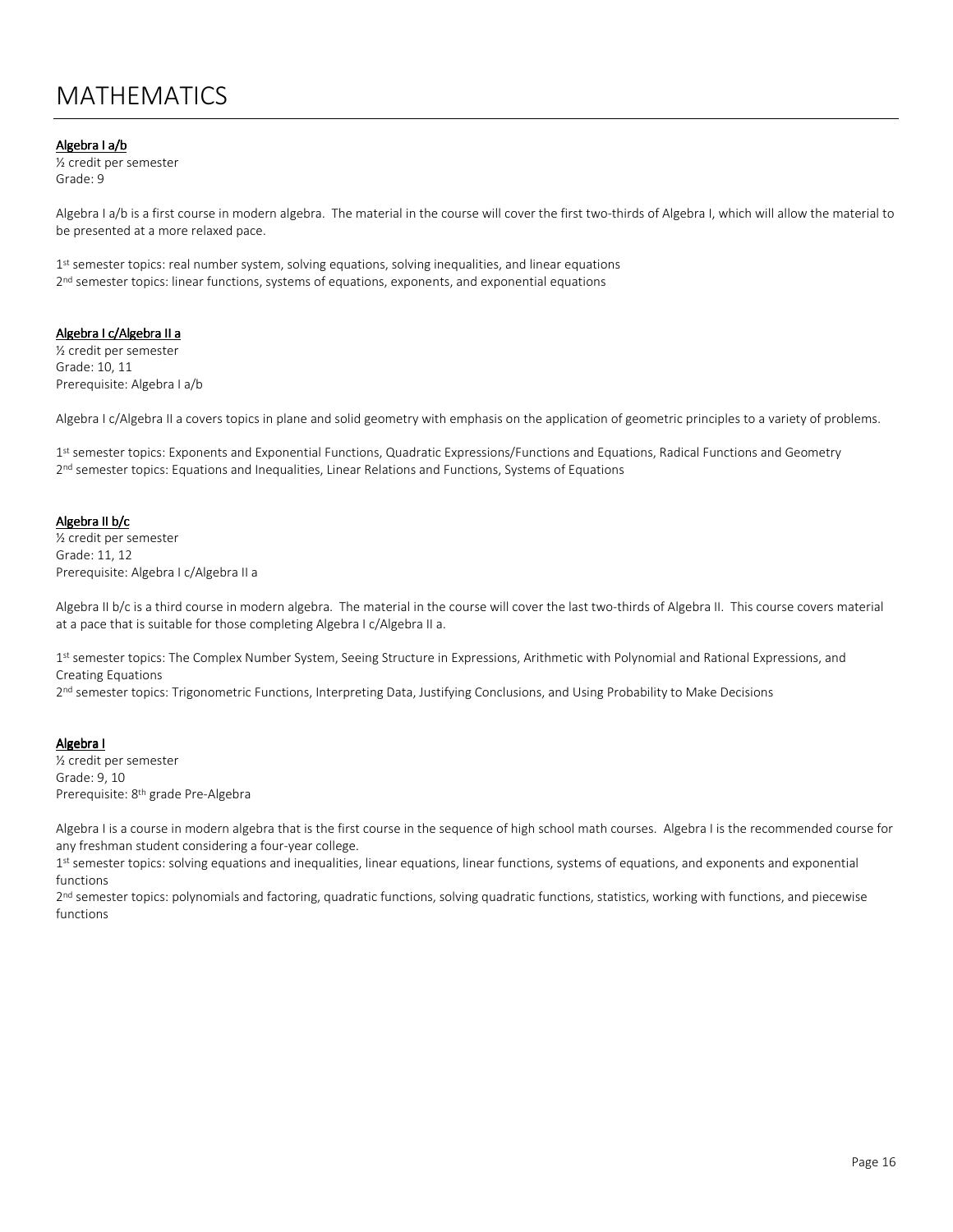### **Geometry**

½ credit per semester Grade: 9. 10, 11 Prerequisite: Algebra I

Geometry is intended to instill in the student methods of clear, logical and impartial critical evaluation and intelligent generalization. Geometry covers topics in plane and solid geometry with emphasis on the application of geometric principles to a variety of problems and proofs. The first semester of this course will cover congruence, expressing geometric properties with equations, geometric measurement and dimensions, similarity, right triangles and modeling with geometry. The second semester of this course will cover similarity, trigonometry, volume and surface area, modeling three-dimensional objects, circles and probability.

### Geometry - Honors

½ credit per semester Grade: 9, 10 Prerequisite: A "B" or higher in Algebra I OR permission of the instructor

This course is intended for college-bound students with a high aptitude in mathematics who intend to pursue their math education through at least Pre-Calculus and possibly AP Calculus. It covers the same material as regular geometry, but to a much greater depth and with emphasis on algebraic skills. The students are expected to demonstrate a high degree of competence and understanding on homework and tests.

### Algebra II

½ credit per semester Grade: 10, 11, 12 Prerequisite: Algebra I and Geometry

Algebra II is a second course in modern algebra that will expand on the mathematics covered in both Algebra I and Geometry. This course will be very important in the ACT and/or SAT preparation of each student.

The first semester of this course will cover properties of numbers, equations, inequalities, functions, graphing, solving systems, quadratics, factoring, polynomials, and roots. The second semester of this course will focus on inverses, radical expressions, rational exponents, logarithms, base e, rational expressions, graphing, conics, sequences, and trigonometric functions.

#### Algebra II - Honors

½ credit per semester Grade: 10, 11 Prerequisite: A "B-" or higher in Geometry - Honors OR permission of the instructor

This course is intended for college-bound students with a high aptitude in mathematics, who intend to pursue their math education through at least Trigonometry and possibly Calculus. The concepts covered are essentially the same as the regular Algebra II. However, the concepts will be covered at a more rapid rate, and the considerations of these concepts will be in more depth.

#### **Trigonometry**

½ credit Grade: 11, 12 Prerequisite: Algebra II

Trigonometry is a semester-long course that is a continuation of topics studied in Algebra II. The course is introduced by a review of algebra and focuses on functions and their graphs, polynomial and rational functions, exponential and logarithmic functions, trigonometric functions, and analytic trigonometry. This course will cover essential topics that are tested on the ACT and SAT. When combined with Statistics, both semester-long courses complement each other as a year-long math course.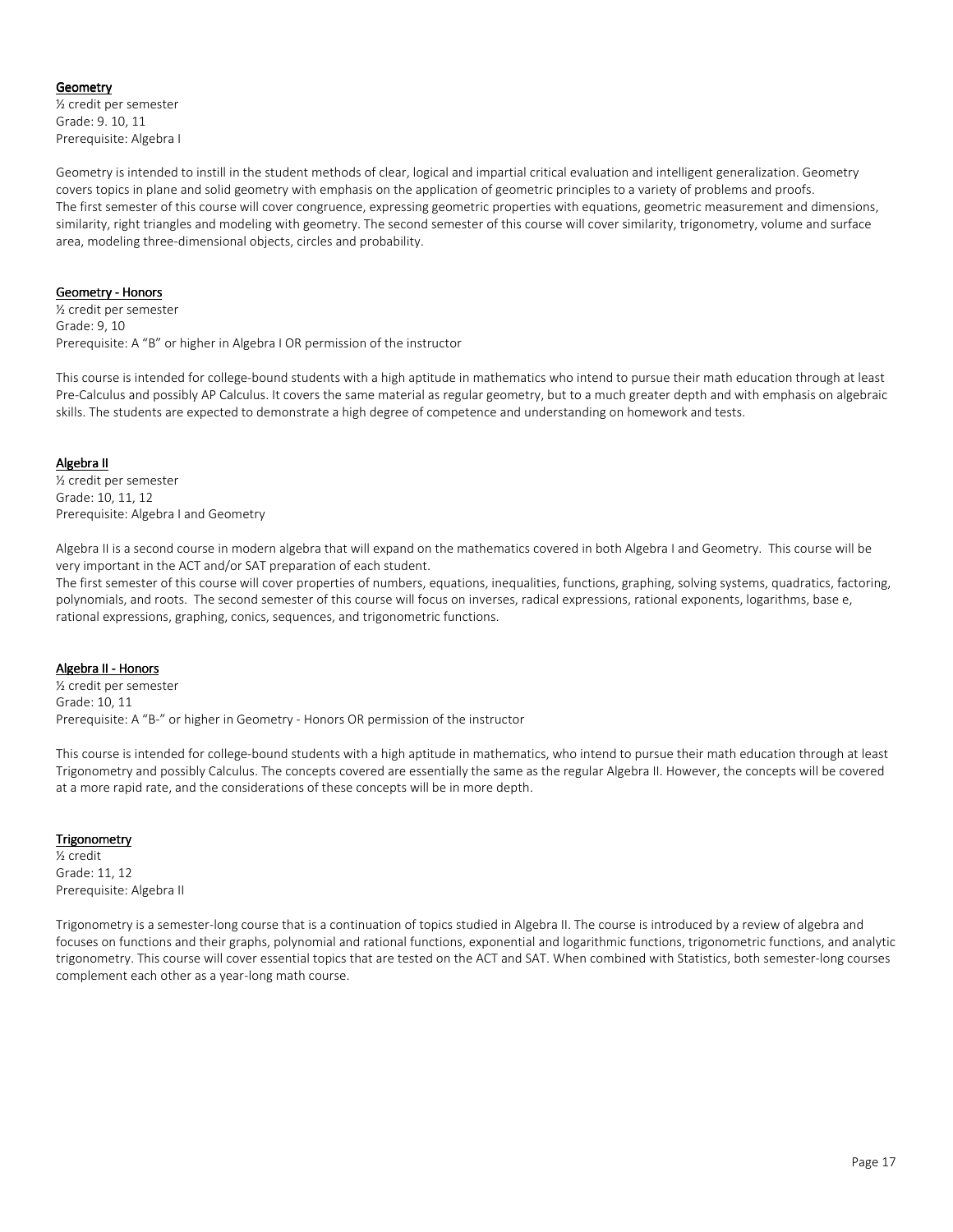# Statistics

½ credit Grade: 11, 12 Prerequisite: Algebra II

This course is designed to match the requirements of an introductory college course in statistics. The major conceptual themes that will be studied are data analysis, strategies in planning a study, statistical inference, probability, and applications of the normal distribution. An introductory statistics course is typically required for majors such as social sciences, health sciences, business, engineering, sciences, and mathematics. Statistical methods are applied with a focus on understanding both the suitability of the method and the meaning of the result. Technology, self-motivated learning, and cooperative group problem solving are all integral parts of this course. When combined with Trigonometry, both semester-long courses complement each other as a year-long math course.

# STAT 1010 Probability and Statistics

1 credit (NHS) 3 credit hours (NC State) Grade: 9, 10, 11, 12 Prerequisite: Must complete required College Credit Plus paperwork and meet college's requirements

This course provides the student with an overview of probability and statistics. Probability terminology, concepts and rules are emphasized in solving probability problems. Descriptive statistics, including measures of central tendency and dispersion, charts, tables and diagrams are used to summarize data. The student is introduced to the binomial, Poisson, hyper-geometric, normal and t-distributions. Confidence intervals, hypothesis testing, correlation, and linear regression are used to make conclusions concerning population parameters from sample data.

### MATH 1110 College Algebra

1 credit (NHS) 4 credit hours (NC State) Grade: 11, 12 Prerequisite: Must complete required College Credit Plus paperwork and meet college's requirements

A study of 1) polynomial operations, rational expressions, exponents, radicals 2) linear and quadratic equations, inequalities, absolute value applications and their graphs 3) graphs of elementary functions and non-functions including inverse functions, combining functions, and translating and transforming functions 4) study of polynomial functions including the Fundamental Theorem of Algebra, zeroes of polynomials, rational functions, partial fractions 5) exponential and logarithmic functions including graphs and applications 6) Gauss-Jordan elimination and Cramer's Rule.

#### MATH 1130 Trigonometry

1 credit (NHS) 4 credit hours (NC State) Grade: 11,12 Prerequisite: Must complete required College Credit Plus paperwork and meet college's requirements

This course includes the study of trigonometric functions and inverse trigonometric functions and their graphs; solutions of right and oblique triangles and their applications; solutions of trigonometric equations and inequalities; the use of identities, vectors, and complex numbers; and solutions of polar equations and parametric equations. Students must supply a graphing calculator.

#### MATH 1150 Calculus I

1 credit (NHS) 5 credit hours (NC State) Grade: 12 Prerequisite: Must complete required College Credit Plus paperwork and meet college's requirements

A study of analytic geometry, limits, continuity, the derivative, basic differentiation rules, rates of change, the product and quotient rules, higherorder derivatives, the chain rule, implicit differentiation, related rates, extrema on an interval, Rolle's Theorem and the Mean Value Theorem. Function analysis includes increasing and decreasing functions and the first derivative test, concavity and the second derivative test, limits at infinity and curve sketching. Concluding topics include anti-derivatives, indefinite and definite integrals, the Fundamental Theorem of Calculus, and integration by substitution. Applications include optimization problems, Newton's method, differentials, and areas of planar regions.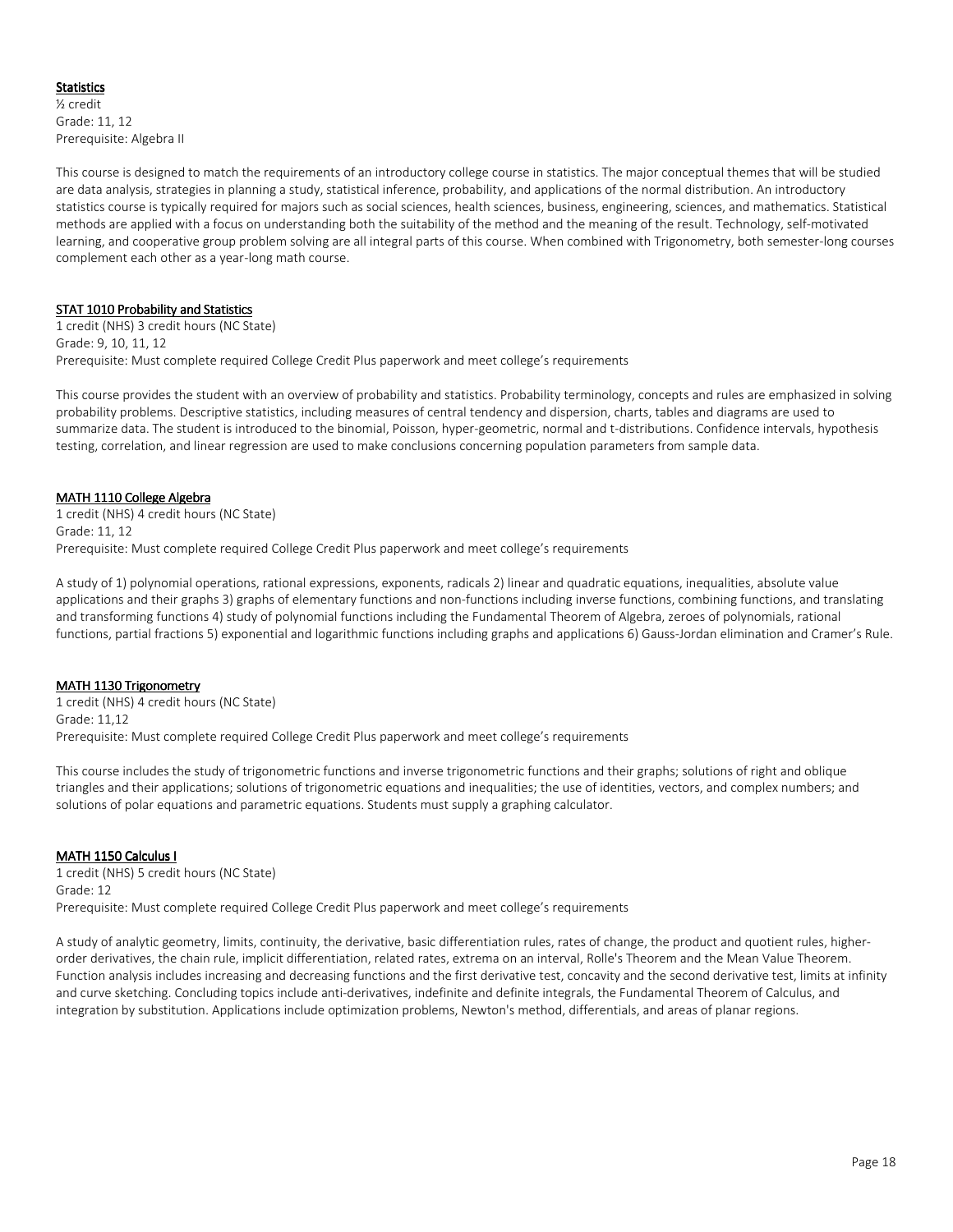### AP Calculus BC

½ credit Grade: 12 Prerequisite: Successful completion of Calculus I

This semester-long course is designed to be the equivalent of a Calculus II semester course at the college level. Students signing up for this course should expect a rapid and rigorous pace. The main topics include the graphical, numerical, and analytical study of limits, differentiation, integration, and series. An emphasis on self-motivation and the use of technology will be major themes of the course. Enrollees will be required to take the comprehensive Advanced Placement exam in May. Students are required to pay the AP exam fee. Advanced Placement and/or credit in college may be granted by the college to those who score sufficiently well on the examination.

#### Computer Science Principles

½ credit Grade: 9, 10, 11, 12 Prerequisite: C- or higher in Algebra I

Using the Python programming language, this course is intended to give students an introductory exposure to writing code and problem solving using computer science principles. As technology continues to expand exponentially, knowledge of coding and computer science is important for future employment in many careers. Fundamental programming concepts such as variables, functions, and data structures will be covered along with the history of computing and digital citizenship. This course addresses high school mathematics standards by emphasizing the use of algorithms and problem solving.

### AP Computer Science A

½ credit per semester Grade: 10, 11, 12 Prerequisite: C- or higher in Geometry AND C- or higher in Computer Science Principles, C- or higher in Algebra II, or permission of the instructor

This course covers the material of a beginning college-level course in computer science using the JAVA programming language. Heavy emphasis will be placed on logical problem solving and program development. Students who are successful in this course will find that they are well prepared for other college-level programming courses using other programming languages. This course addresses high school mathematics standards by emphasizing the use of algorithms and problem solving. Students may be required to purchase additional AP examination material at the request of the teacher. Students are required to take the AP Computer Science A exam (paid for by the student) to get course credit.

# **Computer Science Projects**

½ credit per semester – students may enroll in a single semester or a full year Grade: 10, 11, 12 Prerequisite: permission of the instructor – students must be able to show general knowledge of programming concepts

This course is for students who have taken at least two semester of computer science, engineering, robotics, or have prerequisite programming knowledge and would like to continue working on coding/technology projects. The class provides a workshop/lab environment for students to work independently on individual or group projects, to improve their coding skills, and to explore and tinker with new technologies. Students have freedom to pick their own projects and are encouraged to try things they have never done before. Students may choose any area of computer science, including, but not limited to: computer graphics, video games, mini-computers/microcontrollers (e.g. Raspberry Pi, Arduino), physical/wearable computing, interactive art, simulation, data analysis, scientific applications, programming languages, web development, mobile development. Students may enroll in this class multiple times for credit.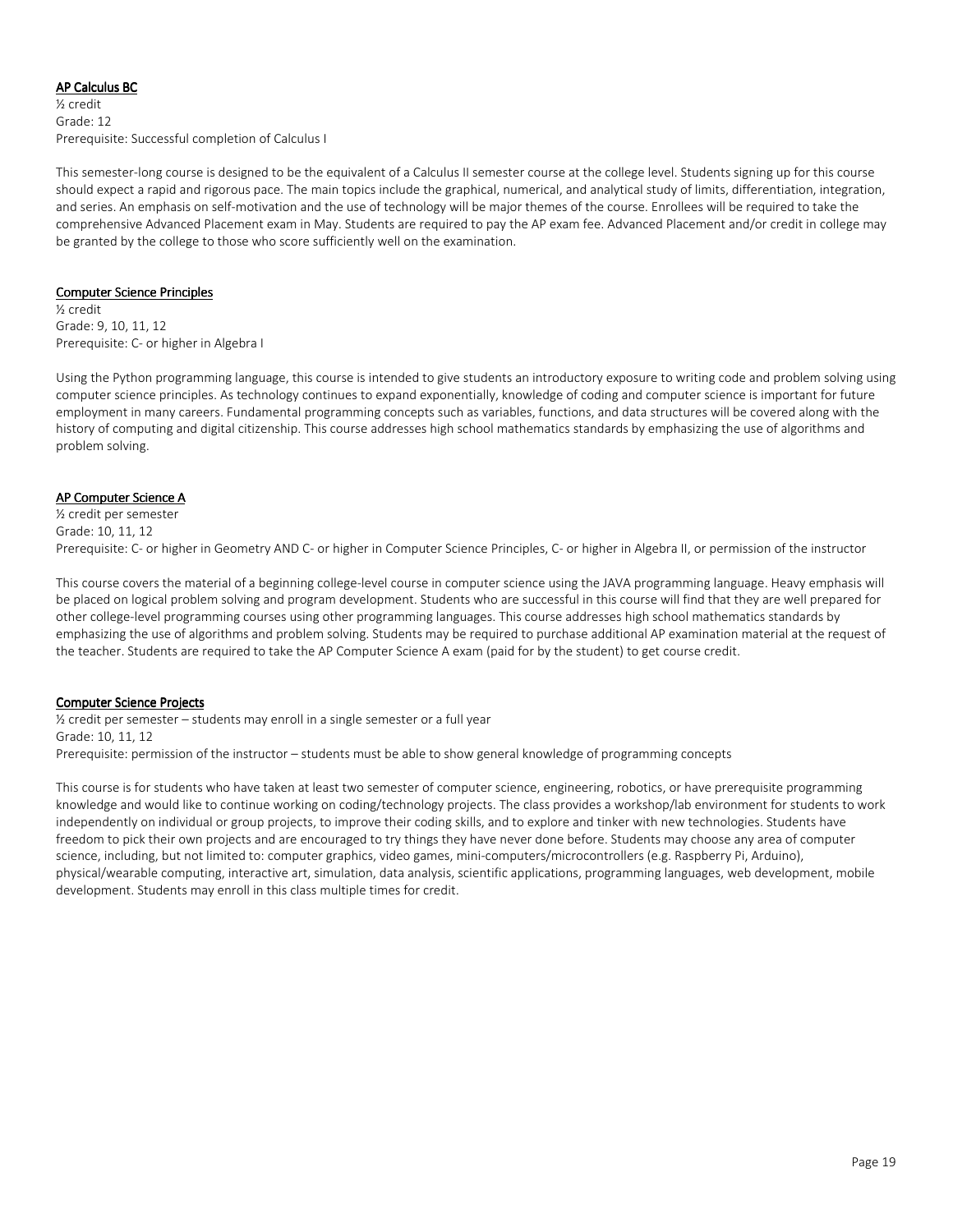# MUSIC

#### Concert Choir

½ credit per semester Grade: 9, 10, 11, 12 Prerequisite: A student must have been in chorus, band, or orchestra for a year at Norwalk Middle School or have permission of instructor to enroll.

Concert Choir is open to all qualified students in grades 9 through 12. Music is studied and performed from all periods of music history. Members learn to apply various choral techniques such as diction, phrasing, tone production and fundamental singing skills. Students will be required to take two singing tests per nine weeks. The choir will perform at the Christmas and Spring concerts. Practice time beyond normal school hours may be required.

#### Select Choir

½ credit per semester Grade: 9, 10, 11, 12 Prerequisite: Permission of instructor to enroll. Vocal audition required

Select Choir is open to all qualified students in grades 9 through 12. Music is studied and performed from all periods of music history. Members will continue to learn various choral techniques such as diction, phrasing, tone production, and advanced singing skills. Students will be required to take two singing tests per nine weeks. The Select Choir will perform at the Christmas and Spring concerts. They will also perform at numerous community events. Practice time beyond normal school hours is required.

#### Band

½ credit per semester Grade: 9, 10, 11, 12 Prerequisite: Permission of the instructor to enroll

Band is open to all students in grades 9-12 who have played wind or percussion instruments in the middle school band. Students will work to enhance skills and add advanced musical knowledge while participating in numerous performances. Required performances will include concerts, community events, parades, football halftime shows, and possible trips. Fall rehearsals will continue until 2:50 p.m. during football season. After the fall concert, we will split into concert band and wind ensemble. Seating between and within the two groups will be determined through required auditions at the conclusion of marching season. Additional rehearsals may be called at the director's discretion. All students will participate in marching band.

#### **Music Appreciation**

½ credit Grade: 9, 10, 11, 12

The intent of Music Appreciation is to provide students with the tools necessary to enjoy not only "classical" music, but music of the world around them. This includes discussions of how the music of today and its issues applies to the past. This class is a combination of lectures, videos, and listening activities.

#### MUCT 1010 Exploring Music

1 credit (NHS) 3 credit hours (BGSU Firelands) Grade: 9, 10, 11, 12 Prerequisite: Must complete required College Credit Plus paperwork and meet college's requirements

Explores different categories of music (classical, world, popular) and various genres in their social contexts. Topics include, but are not limited to: music and ethnicity, music and gender, music and spirituality, music and love. Directed listening focuses on how musical sounds create meaning in different historical periods and cultures.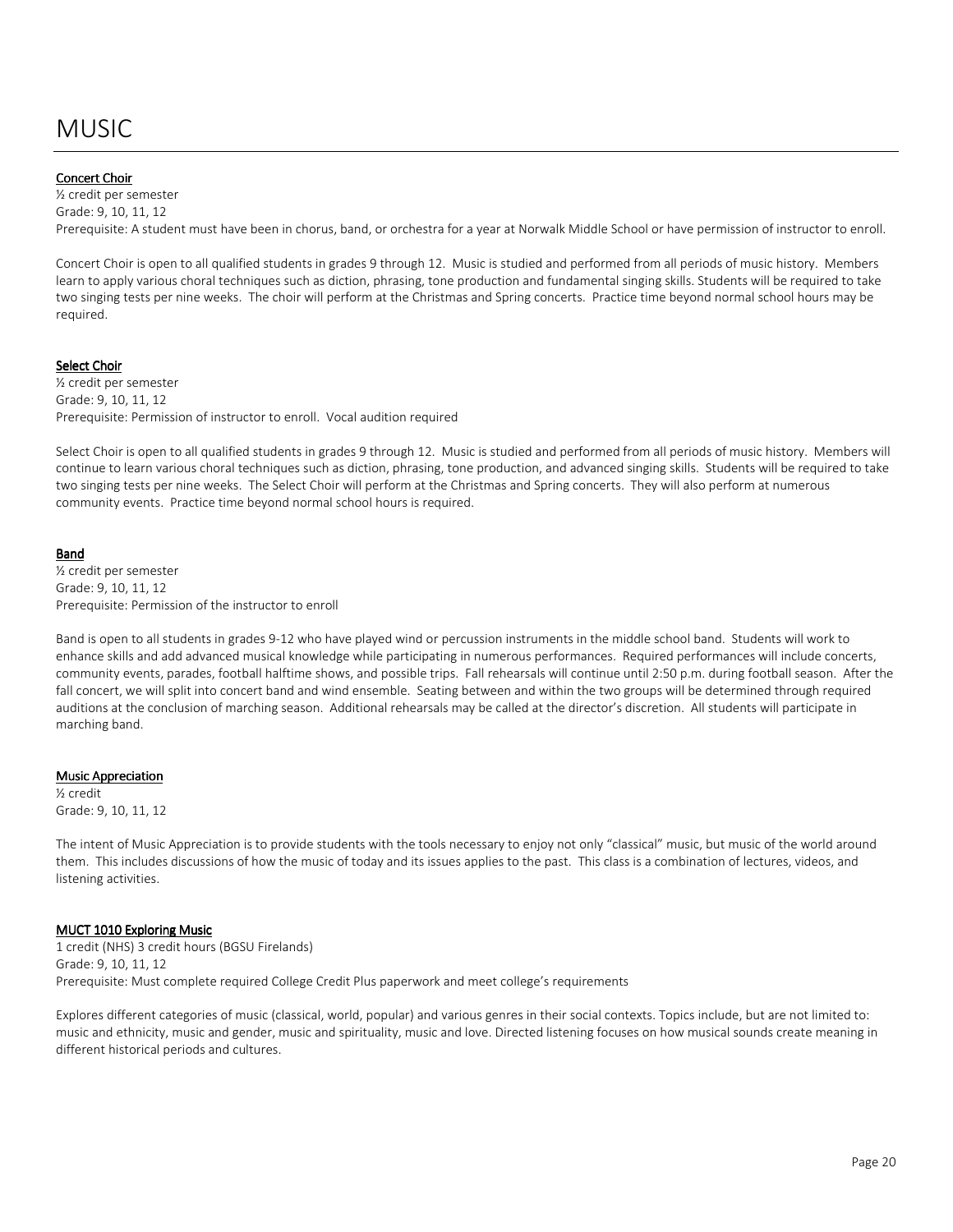# Orchestra

½ credit per semester Grade: 9, 10, 11, 12 Prerequisite: Permission of the instructor to enroll

Orchestra is open to all qualified students in grades 9 through 12 who play orchestral string instruments. Students will be expected to learn the skills of orchestral performance and work toward presenting programs for the public. Performances may include any of the following: concerts at home or in exchange with other schools, solo and ensemble contest, large group contests and the annual Fall, Christmas, Winter and Spring concerts. Practice time beyond normal school hours is required.

### Independent Study Orchestra

¼ credit Grade: 9, 10, 11, 12 Prerequisite: Permission of instructor to enroll

Band students who wish to play in the wind and percussion section of the Orchestra can receive ¼ Independent Study credit for doing so. Students will be chosen based upon the instrumentation requirements of orchestral literature and will need to be recommended by the band instructors and/or audition for admittance. Students will be expected to be capable of learning music independently to be prepared for weekly rehearsals. Practice time beyond school hours is required as is attendance at all orchestra performances.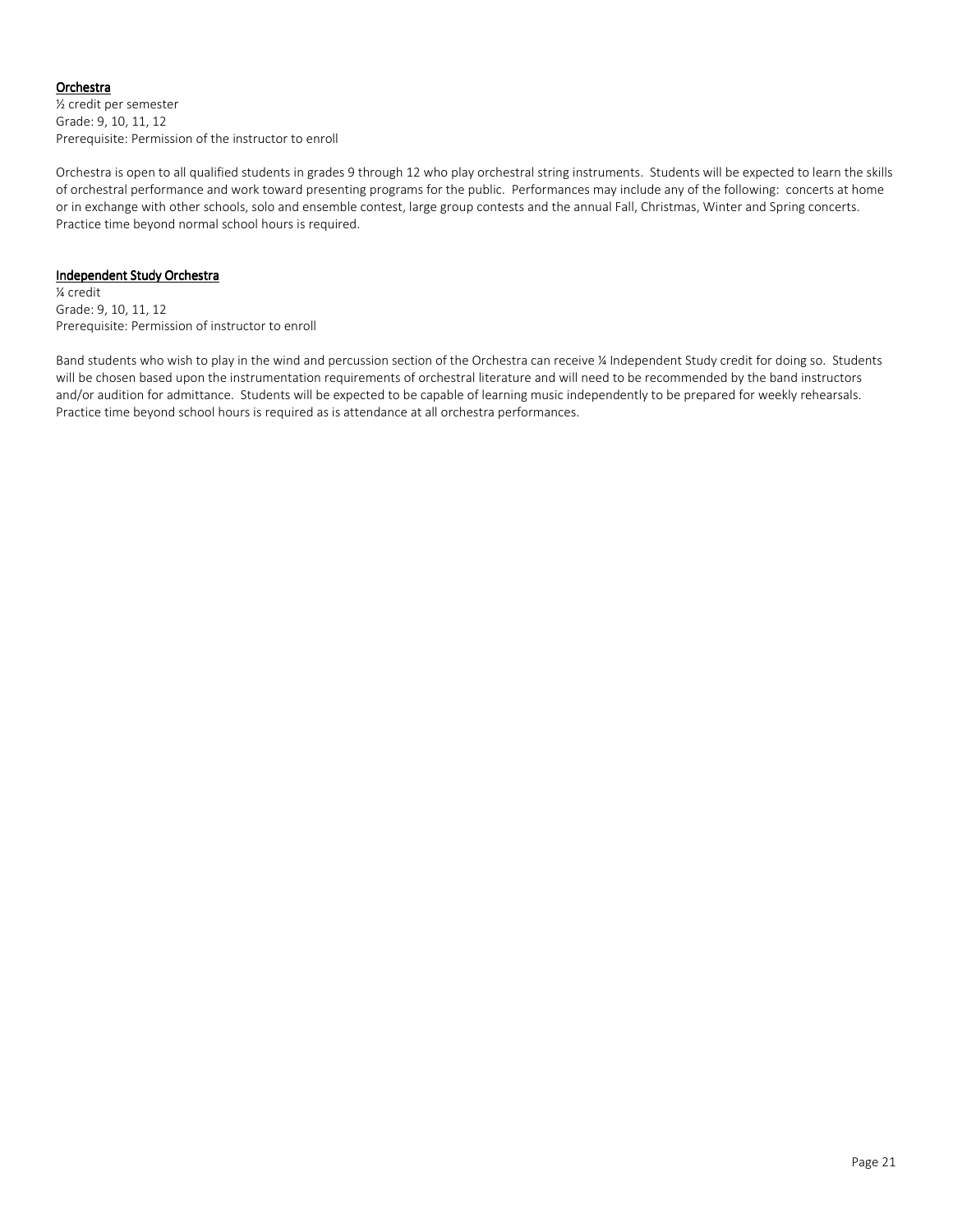# **SCIENCE**

#### **Biology**

½ credit per semester Grade: 9

Biology is a systematic study of living things through the use of activities such as demonstrations, discussions, visual aids, lectures, and laboratory investigations. Topics will include: the foundations of biology, the cell and its processes, cellular genetics, the structure and function of DNA, genetic mechanisms, modern genetics, evolution, diversity and interdependence of life.

#### Physical Science

½ credit per semester Grade: 10

Physical Science is a laboratory-oriented course designed to give the student a strong background in Chemistry and Physics without extensive use of higher mathematics. Basic Chemistry will be covered with emphasis on the periodic table and its use. This course shall not be taken after Chemistry or Physics.

#### Life Science I

½ credit per semester Grade: 9

In Life Science I, students will be provided with a multi-sensory approach to Life Science instruction, giving them the tools and resources necessary to be successful in the classroom setting. Students will be provided with hands-on and activity-based learning to develop critical thinking and problem solving skills. Life Science I will cover the following topics in Biology: the scientific method, characteristics of life, biomolecules, cell structure and energy, cell cycle, cell preproduction, Mendelian and non-Mendelian genetics, DNA replication, protein synthesis, human genome, and genetic engineering.

#### Life Science II

½ credit per semester Grade: 10

In Life Science II, students will be provided with a multi-sensory approach to Life Science instruction, giving them the tools and resources necessary to be successful in the classroom setting. Students will be provided with hands-on and activity-based learning to develop critical thinking and problem solving skills. Life Science II will be a continuation of Life Science I and cover the remaining topics in Biology: the biosphere, ecosystems, communities, populations, human interactions, Darwin's theory of evolution, evolution of populations, classification and the history of life. Additionally, students will spend time reviewing and preparing for the end of course exam and receive and introduction to Physical Science which they will take as juniors.

#### Chemistry

½ credit per semester Grade: 11, 12 Prerequisite: Satisfactory completion of two credits in science; "C" or higher in Algebra I; or permission of instructor

This course will cover all the basics of Chemistry. The student will study both organic and inorganic chemistry with an emphasis on problem solving. The students will perform hands on experiments and will be expected to pay for any broken equipment. In addition, there is a fee to cover the cost of the lab book and some of the consumable supplies. Goggles will be supplied and must be worn when working in the lab.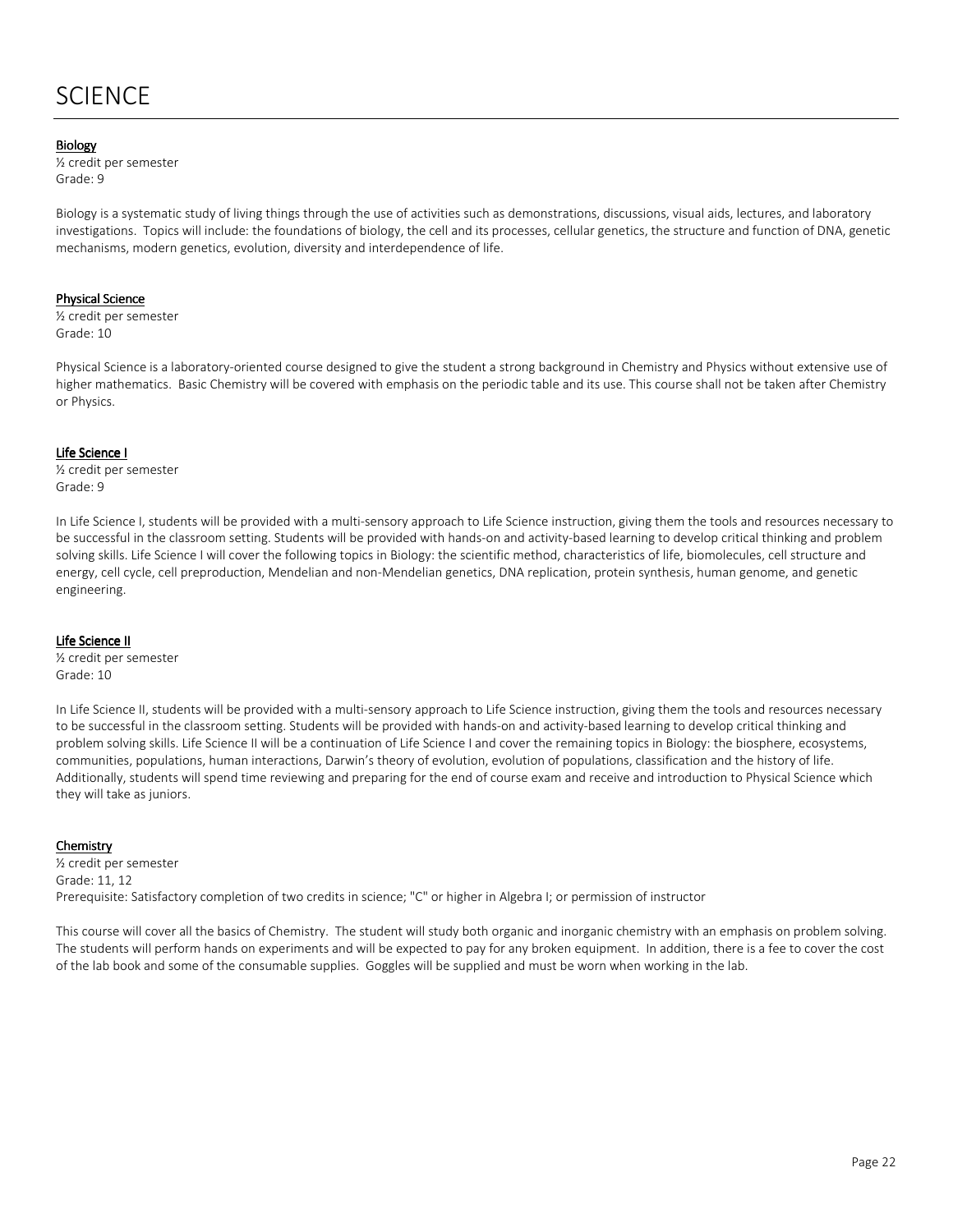#### Anatomy and Physiology

½ credit per semester Grade: 11, 12 Prerequisite: A "C" or higher in Biology

This course provides an in-depth look at the internal and external structure of the nine body systems. The principles and concepts of these systems are reinforced in the laboratory through laboratory activities and the dissection of cats for comparison to human anatomy. Pathophysiology, or dysfunction of the body systems, is also covered. A lab fee will be charged to cover the cost of the dissection specimen, a lab book and some consumable supplies.

#### Environmental Science

½ credit per semester Grade: 11, 12 Prerequisite: Successful completion of Physical Science and Biology

This is an integrated science course, which develops the student's fundamental problem-solving abilities and reinforces concepts to enable students to make informed decisions concerning real-world issues. Life science content covered includes interdependence of organisms, energy and matter flow in living systems, population growth and sustainable agriculture. Physical science content covered includes units on conservation of energy, properties of matter, weather, climate, earth, and space science. Topics of interest may include strategies for land, water, and air management as well as strategies for resource and energy use.

#### Physics

½ credit per semester Grade: 11, 12 Prerequisite: Satisfactory completion of two credits in science; "C" average or higher in Geometry; or permission of the instructor

Physics is the physical science which deals with matter, energy and their interactions. The class consists of lecture, discussion, teacher-directed study, and laboratory work in the areas of mechanics, Newton's Laws of Motion, and other related areas of study. In addition, there may be a fee to cover the cost of the lab book and some of the consumable supplies.

#### PHYS 2010 College Physics I

1 credit (NHS) 5 credit hours (BGSU Firelands) Grade: 9, 10, 11, 12 Prerequisite: Must complete required College Credit Plus paperwork and meet college's requirements

First term of an introductory physics sequence using algebra and trigonometry, but not calculus. Topics include motion, forces, energy, fluids, heat and simple harmonic motion.

# Advanced Placement Biology

½ credit per semester Grade: 11, 12 Prerequisite: Successful completion of Biology and Chemistry with at least a "B" average or instructor approval

The AP Biology course is designed to be the equivalent of a college introductory biology course taken by biology majors during their first year. The textbook and labs are of college level. Content includes topics from areas of molecular & cellular biology, and plant and animal anatomy and physiology. Students enrolled in this course should be willing to do extensive additional work on their own. A summer assignment must be completed, and all students will be required to pay for and take the AP Biology exam in May.

#### **Advanced Placement Chemistry**

½ credit per semester Grade: 11, 12 Prerequisite: Successful completion of Chemistry and Algebra II or instructor approval

The AP Chemistry course provides students with a college-level foundation to support future advanced coursework in chemistry. Students cultivate their understanding of chemistry through inquiry-based investigations, as they explore content such as: atomic structure, intermolecular forces and bonding, chemical reactions, kinetics, thermodynamics, and equilibrium. A summer assignment must be completed, and all students will be required to pay for and take the AP Chemistry exam in May.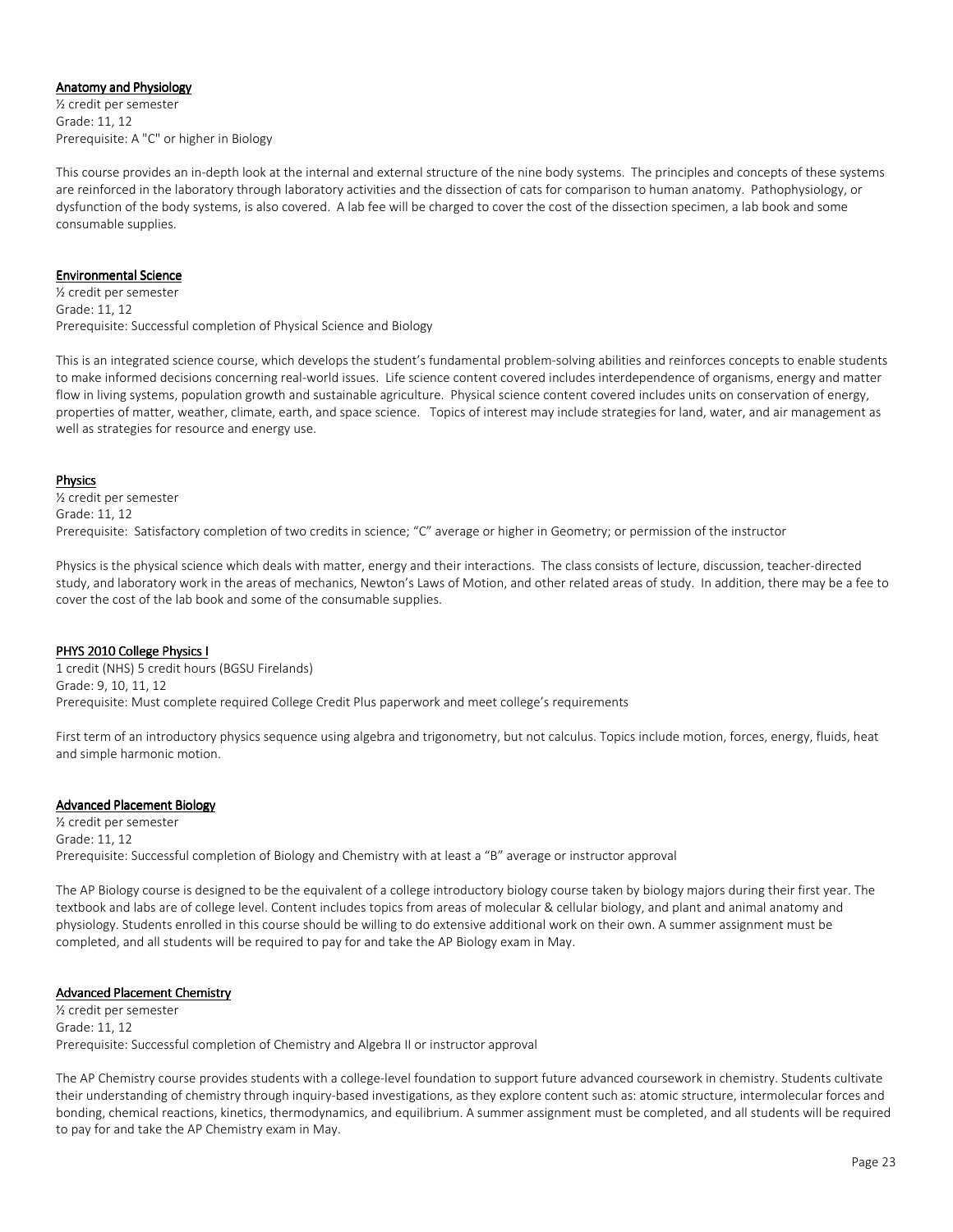#### **World History**

½ credit per semester Grade: 9

This course is a study of the world emphasizing political, economic, religious, and social events primarily involving Western Europe. The first semester of this course will begin with the French Revolution and end with the events of World War I. Second semester will begin with Western Europe between the World Wars and end with present day.

#### World History - Honors

½ credit per semester Grade: 9 Prerequisite: 8<sup>th</sup> Grade English and social studies grades, teacher recommendation, test and essay scored by NHS staff

Students examine the political, social, economic, and military events that occurred in world history from the Enlightenment to contemporary times (1600's to today). This course fosters an understanding of the interrelation of events from the past and their impact on modern society. To accomplish this task, students develop the skills of historical and analysis by examining numerous primary and secondary sources. Additionally, the course promotes the development of critical thinking, historical writing and reading skills through the use of essays, research papers, and oral presentations. Assessments in the course will be designed to promote the development of critical thinking and writing skills that are necessary to succeed in higher level social studies courses offered at Norwalk High School; these include, but are not limited to, essay tests, document analysis, research papers, oral presentations, reading quizzes, and higher-level objective tests.

#### American History

½ credit per semester Grade: 10

This course will emphasize the interrelationship of the political, economic, and social forces of each age of American History and how they shape the present age, and in turn, are shaped by preceding ages. The first semester of this course will begin with the Reconstruction Era and the building of a new nation, and it will end with the New Deal. Second semester will begin with World War II and end with the present day.

#### **AP U.S. History**

½ credit per semester Grade: 10 Prerequisites: Completion of Honors English I and Honors World History with recommendation of current instructors; permission of AP instructor to enroll and co-enrollment in Honors English II.

This course is designed to provide students with analytic skills and factual knowledge necessary to deal critically with the problems and materials in American History. Students will learn to assess historical materials and weigh interpretations presented in historical scholarship. There will be an emphasis on writing clearly in essay format. This course will be for college bound students. Students are required to take the Advanced Placement U.S. History Exam in May. There will be a summer assignment required for all students taking this course.

#### U.S. Government

½ credit per semester Grade: 11 Prerequisite: Completion of World History and American History

The first semester will focus on the development and structure of the U.S. political system, including English heritage, colonial charters, and a review of various primary documents. The powers and functions of the three branches of government will be supplemented with an analysis of historical and current events, as well as the individuals and organizations that shape our system of law today.

Second semester topics will be concentrated on the rights and responsibilities of citizenship, including a strong emphasis on the Bill of Rights and civic involvement through the exploration of community issues. The skills and resources needed to participate in our democracy and handle conflicts will be a constant theme throughout the course as well.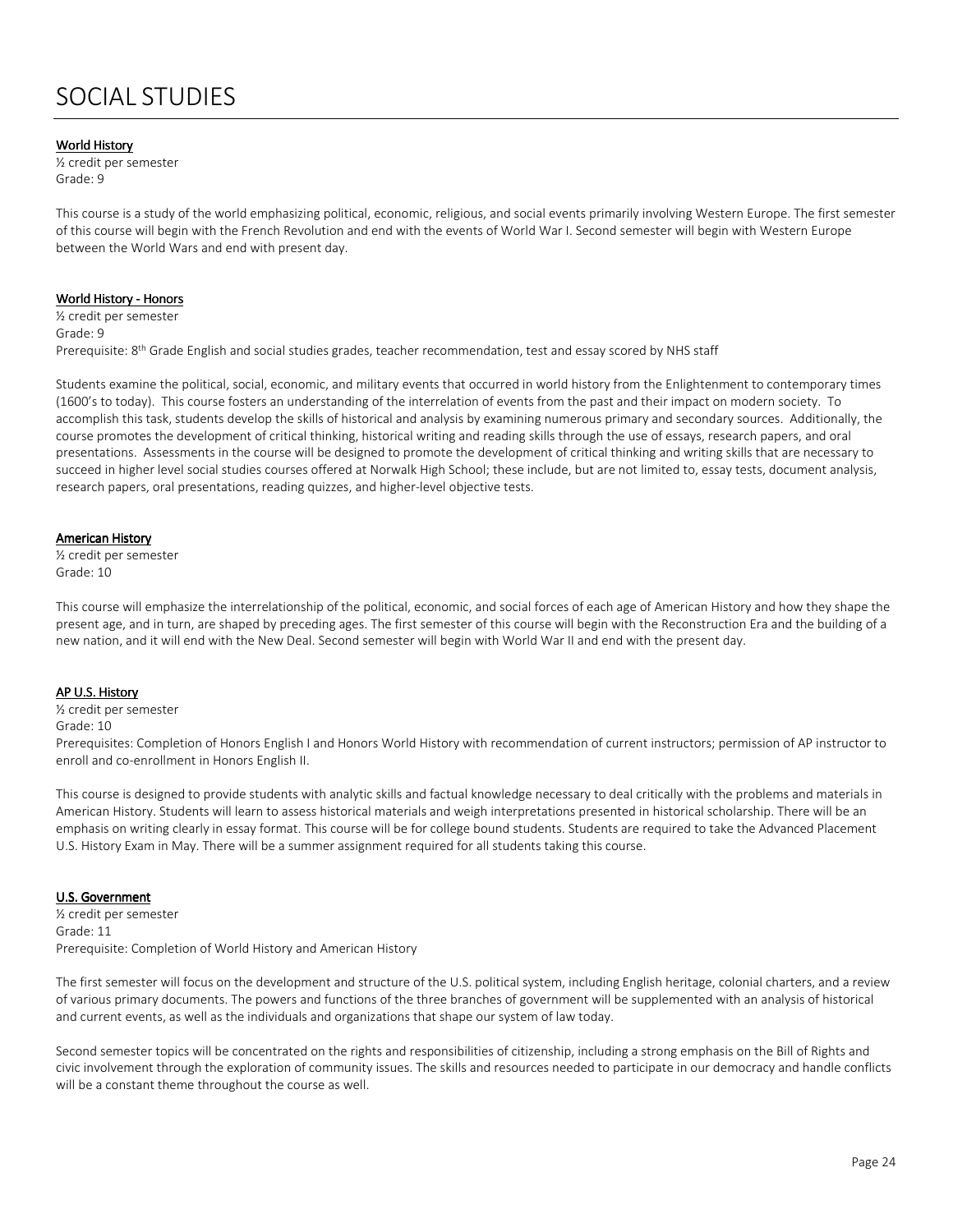#### AP American Government and Politics

½ credit per semester Grade: 11, 12 Prerequisite: Permission of the instructor to enroll

The Advanced Placement American Government and Politics is designed to provide students with a critical perspective on government and politics in the United States and the ability to compare the American government to other world governmental forms. The course will prepare students for intermediate and advanced college courses by making demands upon them equivalent to those of full-year introductory college courses. There will be essay examinations and term paper assignments. The course will be for college bound seniors who meet the following requirements: make application in the Guidance Office; achieve a minimum 40 PSAT score, or comparable PLAN, receive a Social Studies teacher's recommendation; and be interviewed by the instructor for approval. All students will be required to pay for and take the Advanced Placement American Government and Politics test in May.

#### Senior Social Studies

½ credit per semester Grade: 12 Prerequisite: U.S. Government

As the capstone course in the social studies curriculum, Senior Social Studies requires students to utilize, refine and broaden the skills and knowledge developed in previous courses. During the first semester, students examine the institutions of our governmental systems, current events, various economic issues, as well as the role of the citizen in our representative democracy.

During the second semester, students examine contemporary American and World history, current events, and various social issues, both domestic and foreign. With these objectives in mind, students develop and complete a Senior Project as a requirement of this course. Encouraging students to actively participate in government and in our community are goals of the course.

#### **AP Microeconomics**

½ credit per semester Grade: 12 Prerequisite: Minimum of three (3) Social Studies credits; completion of either AP American History or AP American Government and instructor approval

This course is designed to provide students with a college-level introduction to the field of economics. Students will study the principles of economics that apply to the behavior of individuals within an economic system by using graphs, charts, and data to analyze, describe, and explain economic concepts. The units that will be covered include: Basic Economic Concepts; Supply and Demand; Production, Cost, and the Perfect Competition Model; Imperfect Competition; Factor Markets; and Market Failure and the Role of Government. Students are required to pay for and take the Advanced Placement Microeconomics exam in May.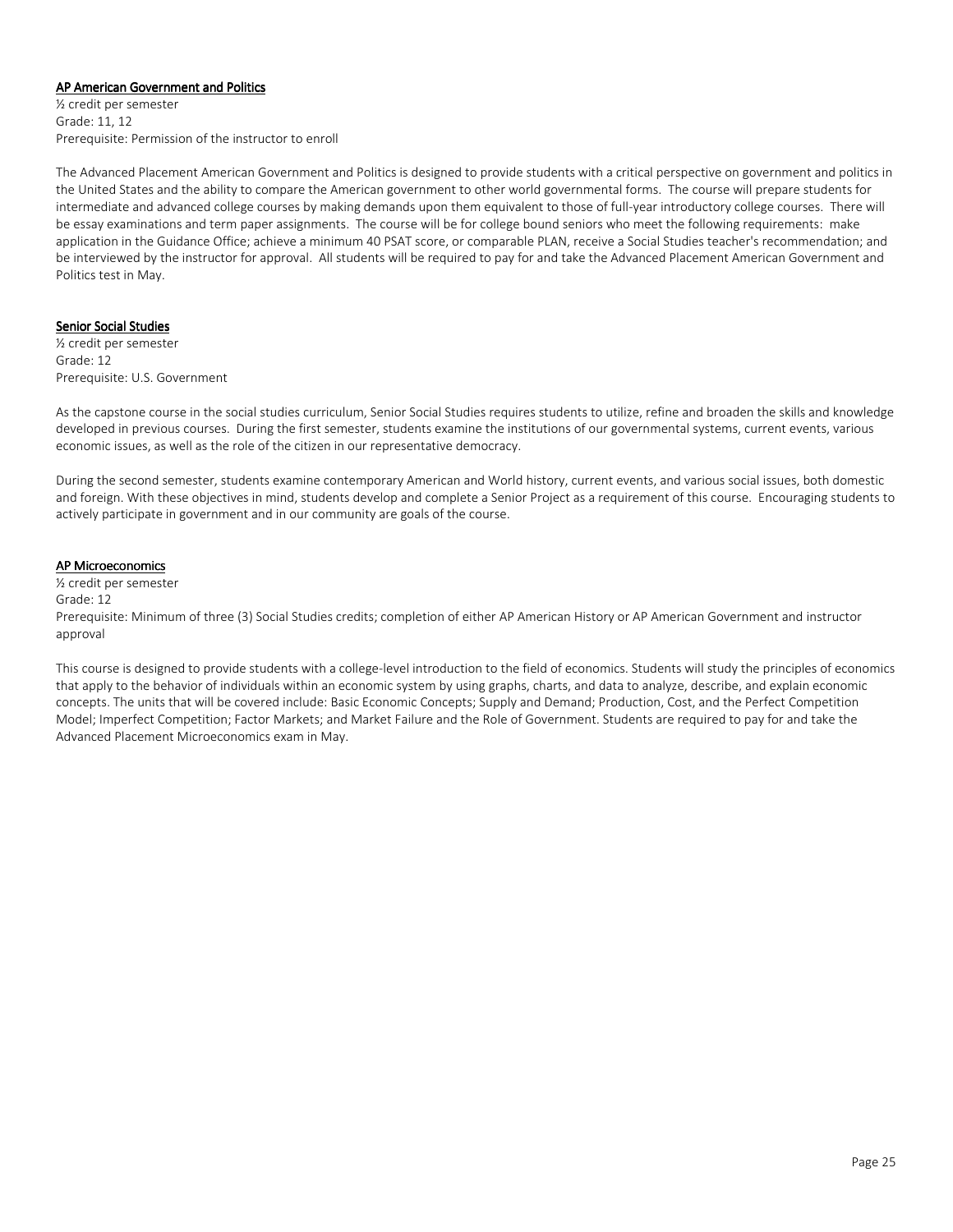#### \*\*\*The following courses are offered as elective credit and do not count as social studies credit for graduation requirements\*\*\*

#### **Sociology**

½ credit (elective) Grade: 11, 12 Prerequisite: Successful completion of previous Social Studies credits

Sociology deals with man in his relationship to others. It has much to offer those on the threshold of adulthood who are going out in the world today in which the struggle to win better human relations has scarcely begun. Sociology and social problems are best understood by being illustrated in terms of teenage experiences. This course can help our young people to become less ego-centered and more society-centered, which is the essence of moral maturity.

#### Psychology

½ credit (elective) Grade: 11, 12 Prerequisite: Successful completion of previous Social Studies credits

This course will consider problems of social groups, intelligence and ability, learning and perception and animal behavior. The student should therefore be prepared to study a subject of considerable breadth, touching a wide variety of problems. The scientific method and its importance to the science of behavior will be stressed.

#### Teen Leadership Corps

½ credit per semester (elective) Grade: 11, 12 Prerequisite: Completion of an application, student contract, and personal interview

This course is designed to engage students in a meaningful set of community service activities and to develop leadership and problem-solving skills. Students will be responsible for planning and participating in events that benefit others (planning a senior citizen community dance/mentoring an elementary student, etc.) and writing reflections on their experiences.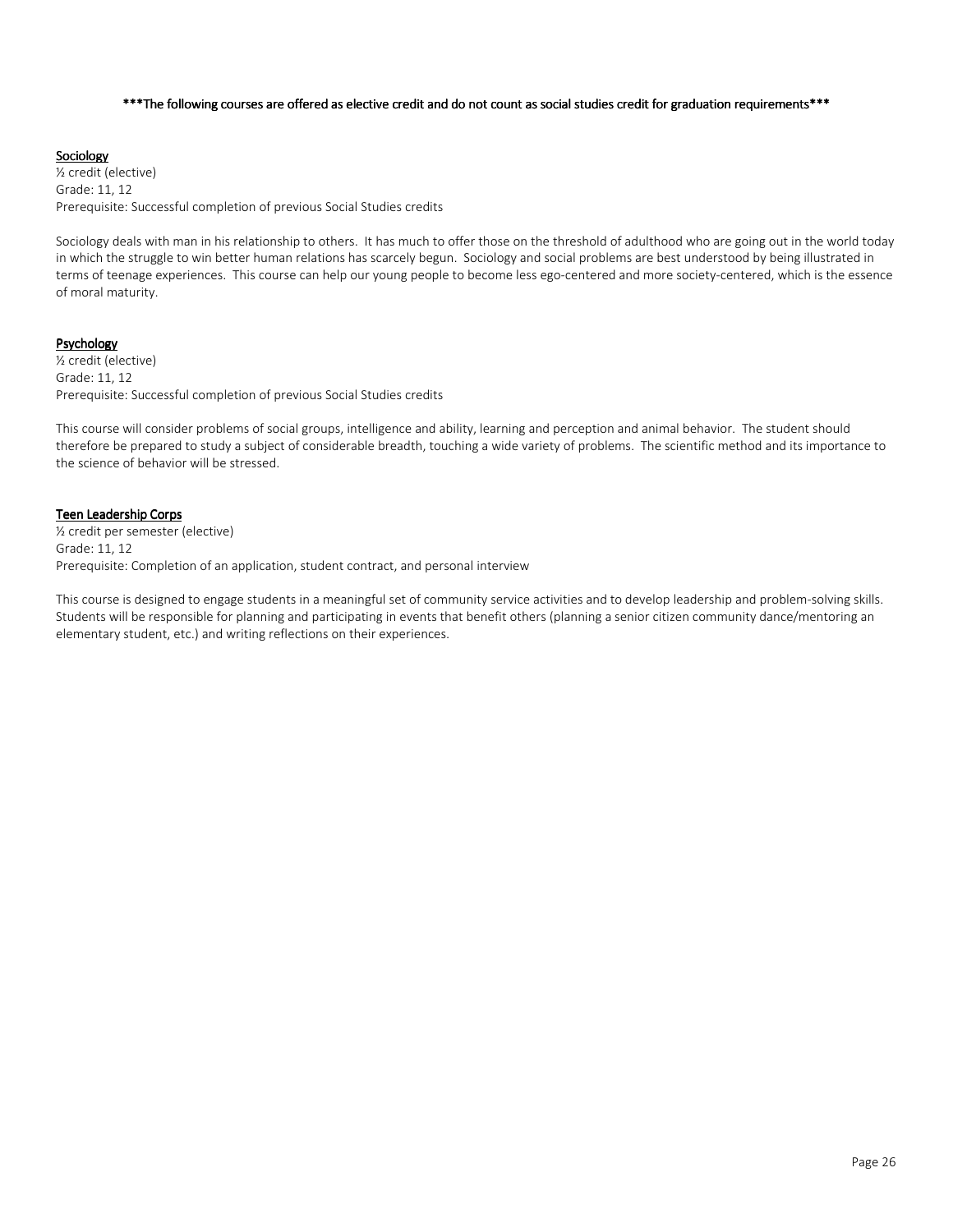# VISUAL ARTS

### Drawing

½ credit Grade: 9, 10, 11, 12

Drawing is an introductory course with the emphasis on the fundamentals of drawing and composition. Experimentation in a variety of drawing media techniques will be included. This course is a prerequisite for all advanced art courses except Sculpture.

#### **Design**

½ credit Grade: 9, 10, 11, 12

Design is an introductory art course with the emphasis on the elements and principles of design. Experimentation in a variety of two-dimensional and three-dimensional media techniques will be explored. Design is a prerequisite for all advanced level art courses except Advanced Drawing.

#### Advanced Drawing I

½ credit Grade: 10, 11, 12 Prerequisite: A "C" or higher in Drawing

Advanced Drawing I is an advanced level course with the emphasis on advanced drawing techniques, media, and composition. Experimentation in a variety of drawing media will be explored.

#### **Advanced Drawing II**

½ credit Grade: 11, 12 Prerequisite: A "C" or higher in Advanced Drawing I

Advanced Drawing II is an advanced level course which builds upon the drawing techniques used in Advanced Drawing I. Additional advanced drawing techniques will be introduced.

#### **Advanced Drawing III**

½ credit Grade: 12 Prerequisite: A "C" or higher in Advanced Drawing II

Advanced Drawing III is an advanced level course which builds upon the drawing techniques used in Advanced Drawing II. Additional advanced drawing techniques will be introduced.

#### **Painting I**

½ credit Grade: 10, 11, 12 Prerequisite: A "C" or higher in Drawing and Design

Painting I is an advanced level course with the emphasis on the elements and principles of design and the fundamentals of drawing composition. Experimentation in a variety of painting media techniques will be explored.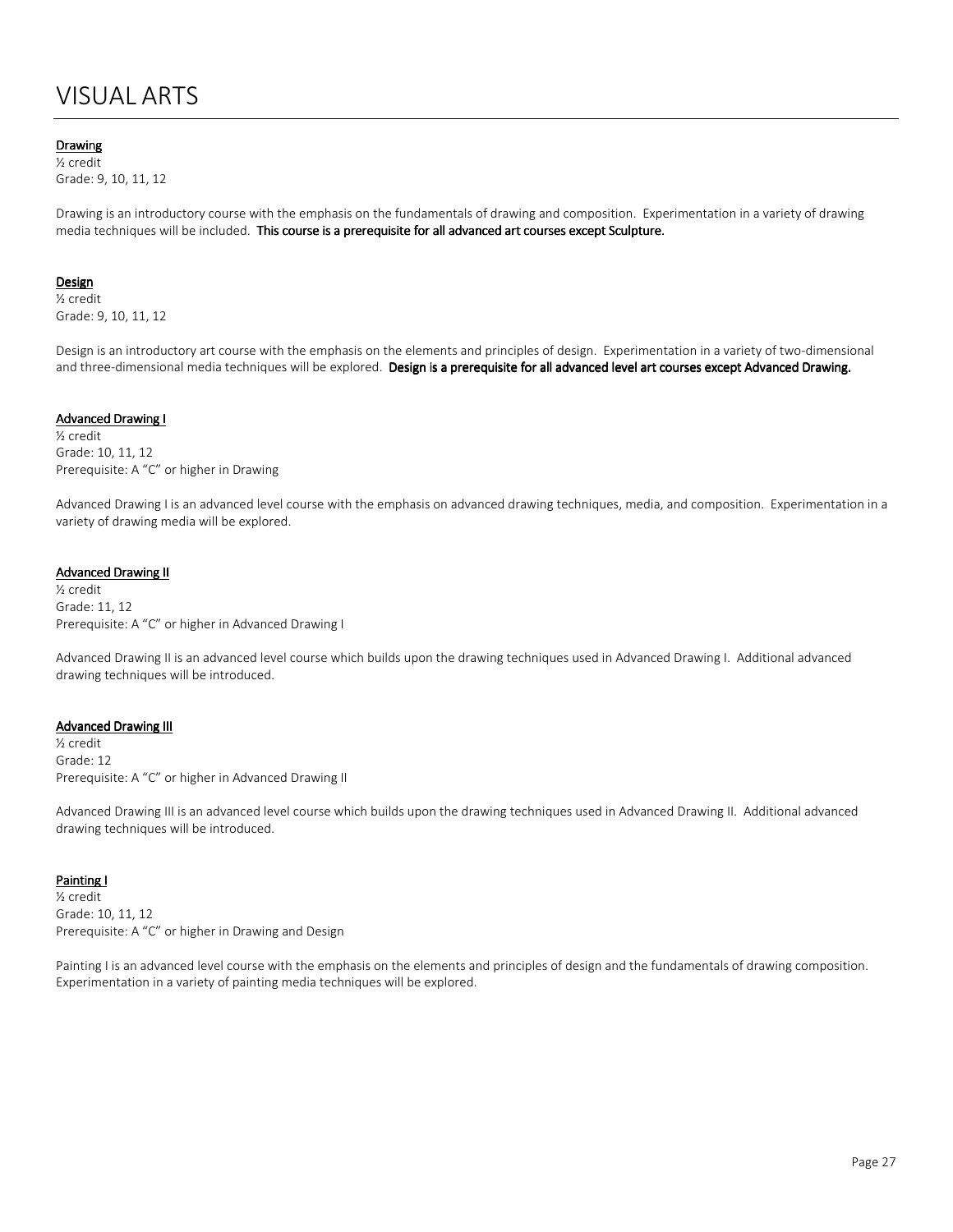# Painting II

½ credit Grade: 11, 12 Prerequisite: A "C" or higher in Painting I

Painting II is an advanced level course which builds upon the media techniques used in Painting I. Additional advanced painting techniques will be introduced.

### Painting III

½ credit Grade: 12 Prerequisite: A "C" or higher in Painting II

Painting III is an advanced level course which builds upon the media techniques used in Advanced Painting I and II. Additional advanced painting techniques will be introduced.

# Sculpture I

½ credit Grade: 10, 11, 12 Prerequisite: A "C" or higher in Design

Sculpture I is an advanced level course with the emphasis on the design and creation of three-dimensional objects in a variety of media with clay being the dominate media explored.

# Sculpture II

½ credit Grade: 11, 12 Prerequisite: A "C" or higher in Sculpture I

Sculpture II is an advanced level course which builds upon the media techniques used in Sculpture I. Additional advanced techniques will be introduced.

# Sculpture III

½ credit Grade: 12 Prerequisite: A "C" or higher in Sculpture II

Sculpture III is an advanced level course which builds upon the media techniques used in Sculpture II. Additional advanced techniques will be introduced.

# **Fibers and Glass I**

½ credit Grade: 10, 11, 12 Prerequisite: A "C" or higher in Drawing and Design

Fibers and Glass is an advanced level course with the emphasis on the design and creation of copper enameling, fused glass and fiber art. Basic metal work and jewelry techniques will also be explored.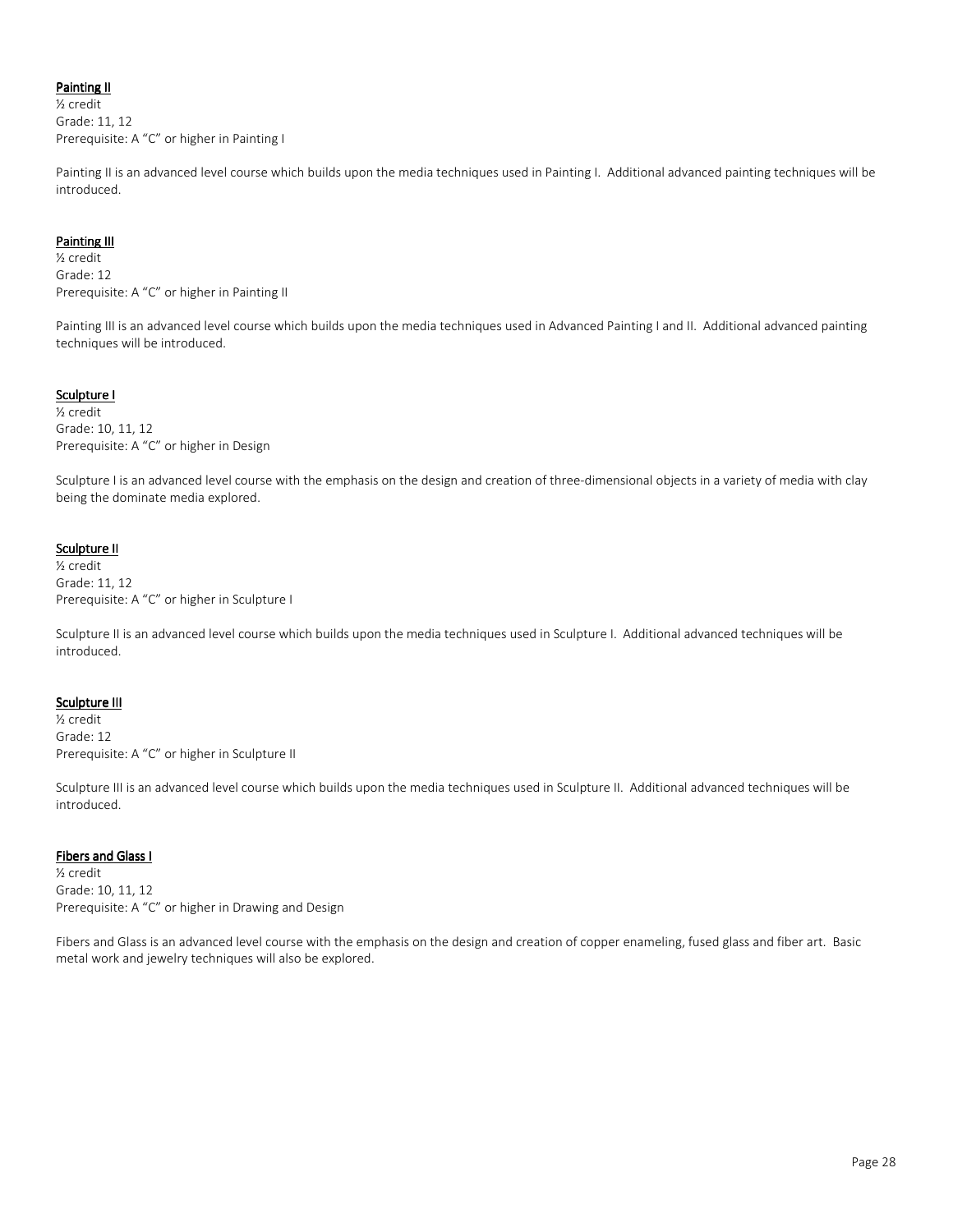# **Fibers and Glass II**

½ credit Grade: 11, 12 Prerequisite: A "C" or higher in Fibers and Glass I

Fibers and Glass II is an advanced level class which builds upon the emphasis of Fibers and Glass I. Additional advanced techniques will be introduced.

#### Fibers and Glass III

½ credit Grade: 12 Prerequisite: A "C" or higher in Fibers and Glass II

Fibers and Glass III is an advanced level class which builds upon the emphasis of Fibers and Glass II. Additional advanced techniques will be introduced.

# Prints I

½ credit Grade: 10, 11, 12 Prerequisite: A "C" or higher in Drawing and Design

Prints I is an advanced level course with the emphasis on the elements and principles of design and drawing composition. Experimentation in a variety of printing media and printing techniques and media will be explored.

### Prints II

½ credit Grade: 11, 12 Prerequisite: A "C" or higher in Prints I

Prints II is an advanced level course which builds upon the media techniques used in Prints I. Additional advanced printing techniques and media will be introduced.

#### **Prints III**

½ credit Grade: 12 Prerequisite: A "C" or higher in Prints II

Prints III is an advanced level course which builds upon the media techniques used in Prints II. Additional advanced printing techniques and media will be introduced.

#### **Art Appreciation**

½ credit Grade: 10, 11, 12

Art appreciation will educate students to the cultural importance and influence of art throughout history. Periods of art to be studied may include: Western Art, Romanesque and Gothic, and the Renaissance through 20th Century Architecture. Two and three-dimensional art projects will be explored.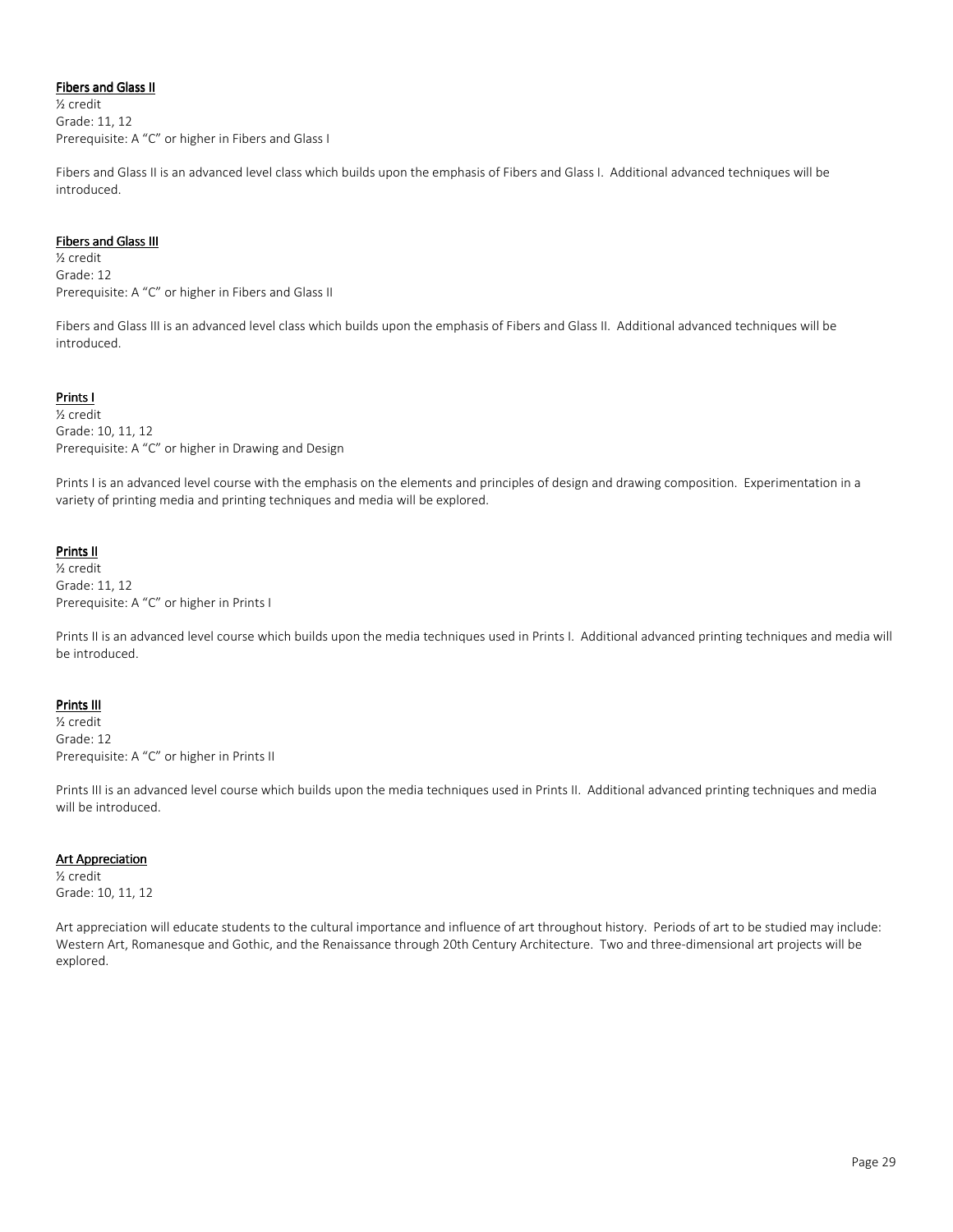# Digital Art I

½ credit Grade: 10, 11, 12 Prerequisite: Drawing, Design, and 8th grade computer class

Digital Art I provides students with a broad set of skills (in a variety of digital media) while maintaining a fine arts approach and focus. Basic digital software technologies will be introduced while emphasizing individual creativity. Formal design standards and principles will be emphasized with experimentation and personal expression.

# Digital Arts II

½ credit Grade: 11, 12 Prerequisite: A "C" or higher in Digital Art I

Digital Arts II is a continuation of the theory and methods of digital photography and art making that students learned in Digital Arts I. Intensive study will focus on advanced image manipulation, 3D modeling, and basic animation.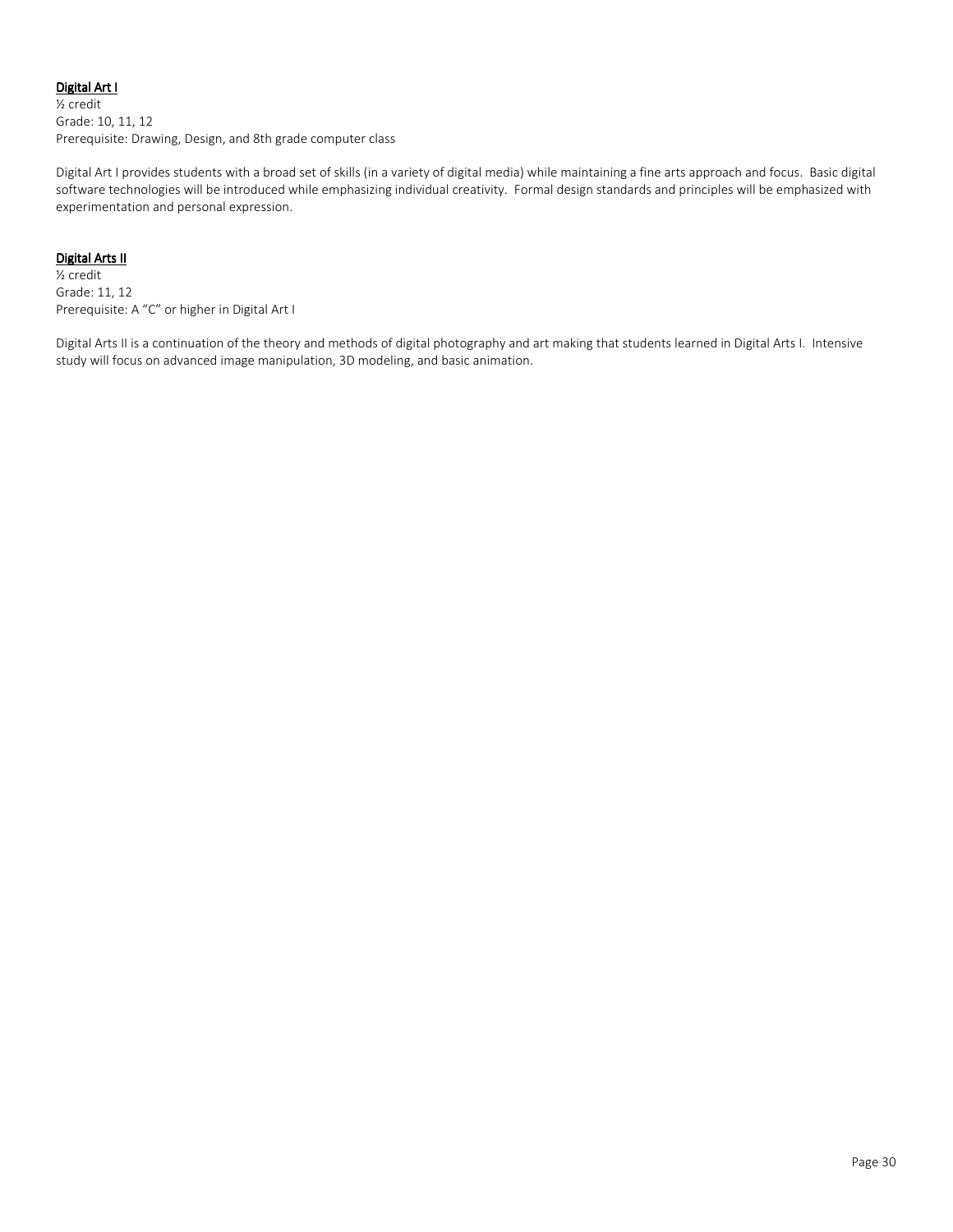# WORLD LANGUAGE

### French I

½ credit per semester Grade: 9, 10, 11, 12 Prerequisite: A "C" or higher in English and/or permission of the instructor to enroll

Students will begin to develop basic vocabulary and communication skills (listening, reading, writing, speaking) in the target language. Students will also have an introduction to the culture and traditions of francophone countries.

#### French II

½ credit per semester Grade: 9, 10, 11, 12 Prerequisite: A "C" or higher in French I and/or permission of the instructor to enroll

Students continue the development of the four communication skills (listening, reading, writing, speaking) with new structures and increased vocabulary throughout the year. Students gain more of an understanding of the language, culture, and customs of France and francophone countries.

#### French III

½ credit per semester Grade: 10, 11, 12 Prerequisite: A "C" or higher in French II and/or permission of the instructor to enroll

This course helps students expand their base from the previous two years of French studies and to continue to develop in the four communication skills. Situational dialogues and projects will aid in the acquisition of a more sophisticated vocabulary and grammar.

#### French IV

½ credit per semester Grade: 11, 12 Prerequisite: A "B" or higher in French III and/or permission of the instructor to enroll

This course is devised to help students master the skills needed to further and deepen their French study. This course will allow students to make connections through discussion of interdisciplinary topics in order to attempt to explore and comment on real-world problems so that they will be able to use the target language in "real life" situations. Students will be exposed to an extensive vocabulary and grammar review as well as to some excerpts of French or francophone literature. Students will develop proficiency through contextualized activities and communicative activities in pairs and groups. Students will be able to develop proficiency in interpersonal, presentational, and interpretive communication through reading, writing, speaking, and listening. Students will be able to assess comparisons between their own culture, their life experiences, and those of the francophone world.

#### French V

½ credit per semester Grade: 12 Prerequisite: Permission of the instructor to enroll. Students have the option of taking the AP French Language exam.

This is an advanced French course. This course emphasizes advanced communication, listening, and reading skills. Writing skills will be perfected as grammar is reviewed and studied more in depth. Vocabulary will be enhanced and students will be able to communicate in multiple situations. This course emphasizes global interdependence and cultural awareness within the francophone world.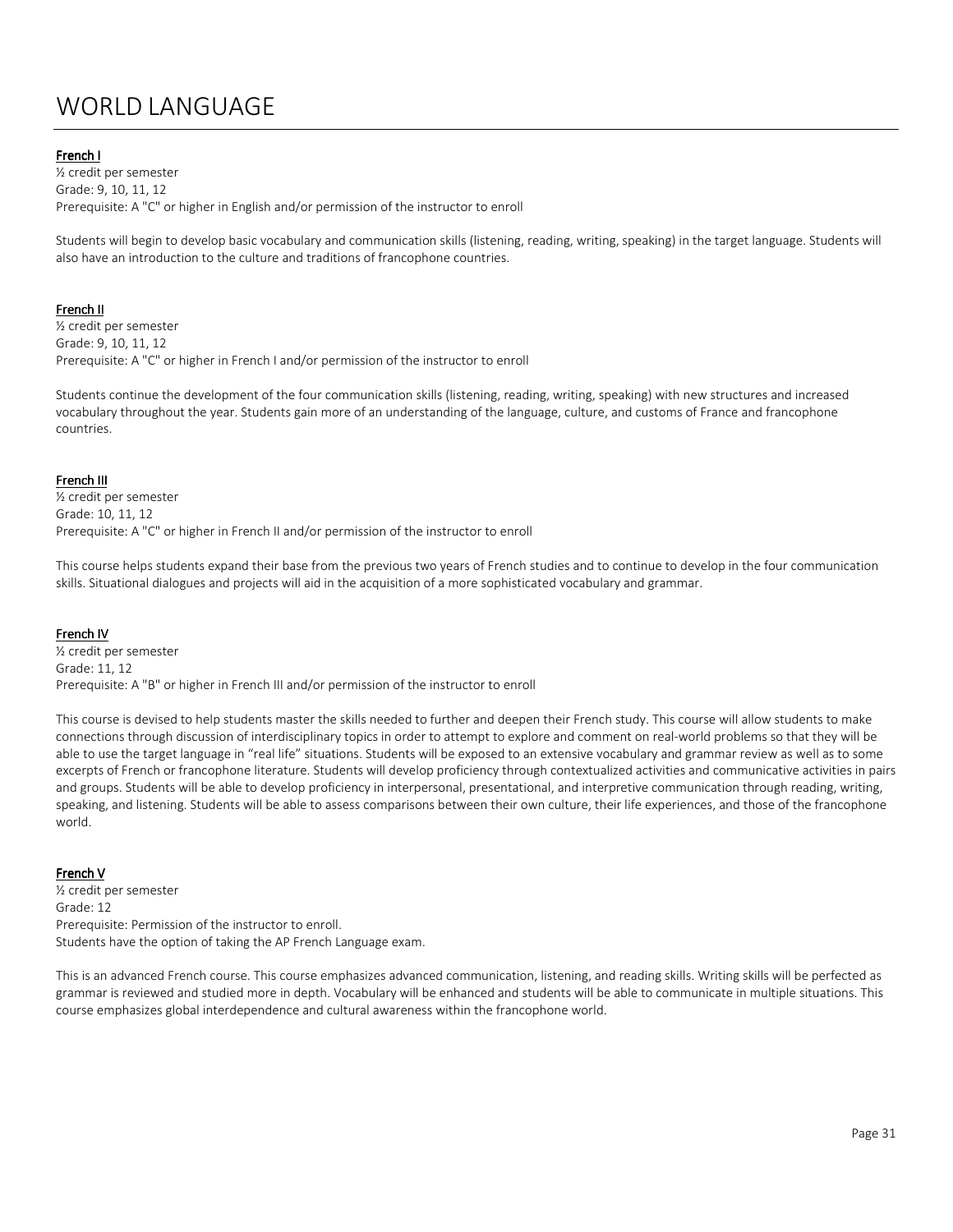### Spanish I

½ credit per semester Grade: 9, 10, 11, 12 Prerequisite: A "C" or higher in English and/or permission of the instructor to enroll

Spanish I students learn basic rules of Spanish grammar, pronunciation and verbs. In addition to a firm foundation in elementary syntax, the student of first year Spanish is encouraged to employ skills in reading, writing, listening and speaking.

### Spanish II

½ credit per semester Grade: 9, 10, 11, 12 Prerequisite: A "C" or higher in Spanish I and/or permission of the instructor to enroll

Spanish II students are encouraged to develop ability in both the spoken and written aspects of the language. After a concise review of Spanish I and the present tense, students study additional verb forms and other aspects of grammar in order to provide them with the tools essential for intermediate reading and speaking. Vocabulary enrichment is also stressed through further readings and skits involving everyday expressions.

# Spanish III

½ credit per semester Grade: 10, 11, 12 Prerequisite: A "C" or higher in Spanish II and/or permission of the instructor to enroll

Spanish III students work on oral expression and take a more in depth look at reading and writing. Close attention is paid to word meanings, synonyms, idioms and the remaining tenses. A more profound study of Hispanic and Spanish American culture is emphasized and intensive grammar review is also covered with an enlargement of previous work.

### Spanish IV

½ credit per semester Grade: 11, 12 Prerequisite: A "B" or higher in Spanish III and/or permission of the instructor to enroll

Spanish IV students continue development of skills in speaking, aural comprehension and writing. At this level emphasis is placed upon all levels of Spanish art, literature and history. A term paper in Spanish on a selected topic comprises one of the major assignments for the year. Seniors enrolled in Spanish IV will have the option of taking the AP exam. Course will be conducted in the target language.

#### Spanish V

½ credit per semester Grade: 12 Prerequisite: Permission of the instructor to enroll

Students will refine skills in reading, writing, listening, and speaking. Emphasis will be placed on perfecting grammar and conversation skills. Each student will be expected to write a term paper in Spanish. Students have the option of taking the AP Spanish Language Exam in May for an additional fee of approximately \$94. Course will be conducted in the target language.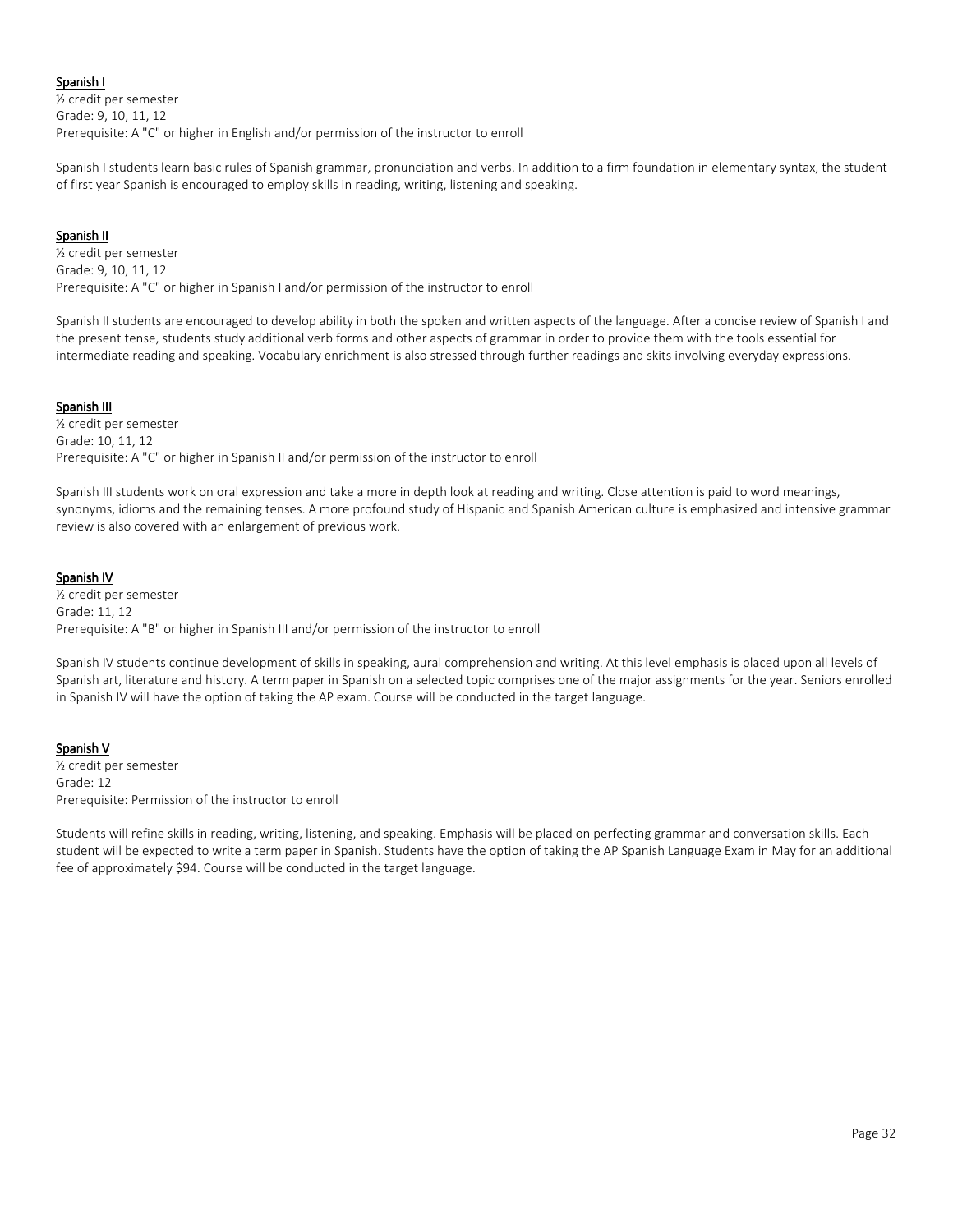#### Spanish for Heritage Speakers

½ credit per semester Grade: 9, 10, 11, 12 Prerequisite: Teacher recommendation

Designed for heritage speakers of the Spanish language who already have some oral language proficiency. This course can accommodate students from a wide range of linguistic backgrounds. Students will build upon their current language skills to develop language and cultural literacy, as well as their own creative expression. This course will guide students to develop a deeper love for their own cultural history and heritage while recognizing that there are many ways to be Latinx.

During this course, students will gain confidence using Spanish to express their own thoughts on social and academic themes, interact with other speakers of the language, understand oral and written messages, make oral and written presentations, reflect on language variations, and critically view and evaluate media resources and websites. Students will be able to understand material presented on a variety of topics related to contemporary events and issues in Latinx communities.

#### **Bilingual Support**

no credit Grade: 9, 10, 11, 12 Prerequisite: OELPA score of Emerging or Progressing

This course is offered for bilingual students to provide support for academic classes.